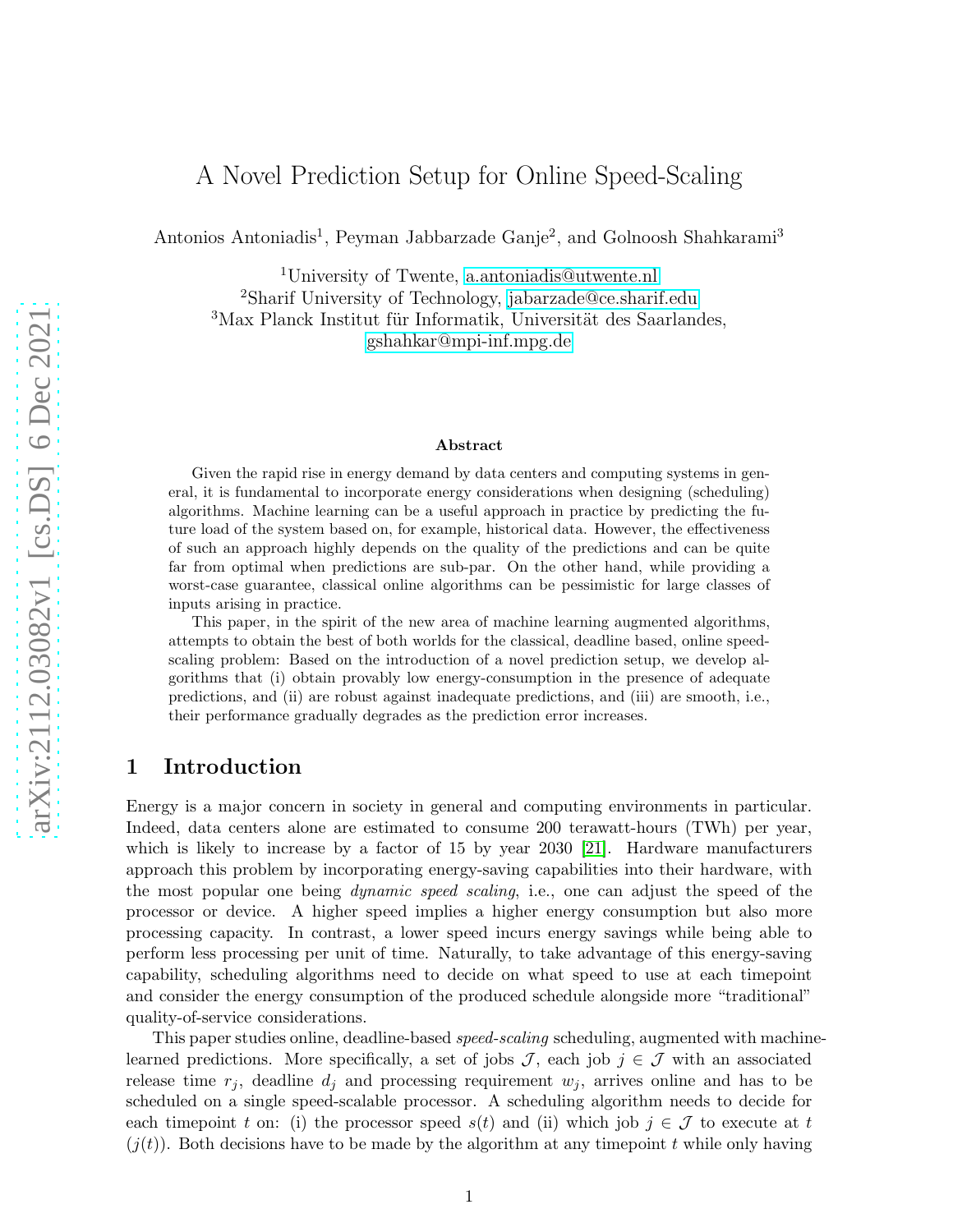knowledge of the jobs with a release time equal to or less than  $t$ . A schedule is said to be feasible if the whole processing requirement of every job  $j$  is executed within the respective release time and deadline interval, i.e., if  $\int_{t:j(t)=j} s(t)dt \geq w_j$ . The energy consumption of a schedule, which we seek to minimize over all feasible schedules, is given by  $\int_0^{+\infty} s(t)^{\alpha} dt$ , where  $\alpha > 1$  is a constant, which in practice is between 1.1 and 3 depending on the employed technology [\[15,](#page-19-0) [31\]](#page-20-1). The offline setting of the problem in which the complete job set  $J$  including their release times, deadlines, and workloads are known in advance was solved in the seminal paper by Yao, Demers, and Shenker [\[32\]](#page-20-2) who gave an optimal offline algorithm called YDS. The arguably more interesting online setting in which the characteristics of a job j only become known at its release time  $r_j$  has been extensively studied [\[3,](#page-18-0)[10](#page-19-1)[–12,](#page-19-2)[32\]](#page-20-2), and the currently best known online algorithm is qOA, by Bansal et al. [\[11\]](#page-19-3) achieving a competitive ratio of  $4^{\alpha}/(2e^{1/2}\alpha^{1/4})$ .

However, the purely online setting may be too restrictive in many practical scenarios for which one can predict – with reasonable accuracy – the characteristics of future jobs, for example, by employing a learning approach on historical data. *Learning augmented algorithms* is a very novel research area (arguably first introduced in 2018 by Lykouris and Vassilvitskii [\[23\]](#page-20-3)) trying to capture such scenarios in which predictions of uncertain quality are available for future parts of the input. The goal in learning augmented algorithms is to design algorithms that are at the same time (i) *consistent*, i.e., obtain an improved competitive ratio in the presence of adequate predictions, (ii) *robust*, i.e., there is a worst case guarantee independently of the prediction accuracy (ideally within a constant factor of the competitive ratio of the best known online algorithm that does not employ any predictions) and (iii) *smooth*, i.e., the performance guarantee degrades gracefully with the quality of the predictions.

Previous Predictions Setups and Our Setup. Online Speed-Scaling with machine learned predictions has been investigated before by Bamas et al. [\[8\]](#page-19-4) who consider a prediction setup in a sense orthogonal to ours; the release times and deadlines of jobs are known in advance, and there is a prediction on the processing requirement. Although any input instance (with integer release times and deadlines) can be modeled in such a way (by considering all possible pairs of release times and deadlines and a processing requirement of zero for the pairs that do not correspond to a job), this can be computationally quite expensive. Bamas et al. present a consistent, robust, and smooth algorithm for the particular case in which the interval length of each job is the same. And generalize their consistency and robustness results to the general case (in which each job can have an arbitrary interval length). For this more general setting, the proof of smoothness is omitted because ". . . the prediction model and the measure of error quickly get complex and notation heavy".

In the current paper, we consider the novel prediction setup in which predictions on the release times and deadlines are provided to the algorithm. To keep the model simple, we assume that the actual processing requirement of each job  $j \in \mathcal{J}$ , as well as the number of jobs  $n$  are known. It may be useful for the reader to think about our setup as having as many unit-size jobs as total processing volume in the instance, and a prediction on the release time and deadline of each such job. We note, however, that our actual setup requires significantly fewer predictions than this simplified one.

In this context, the main contribution of the current paper is to introduce a natural alternative prediction setup and error measure as well as an algorithm (SwP) within that setup, which possesses the desired properties of consistency, smoothness, and robustness in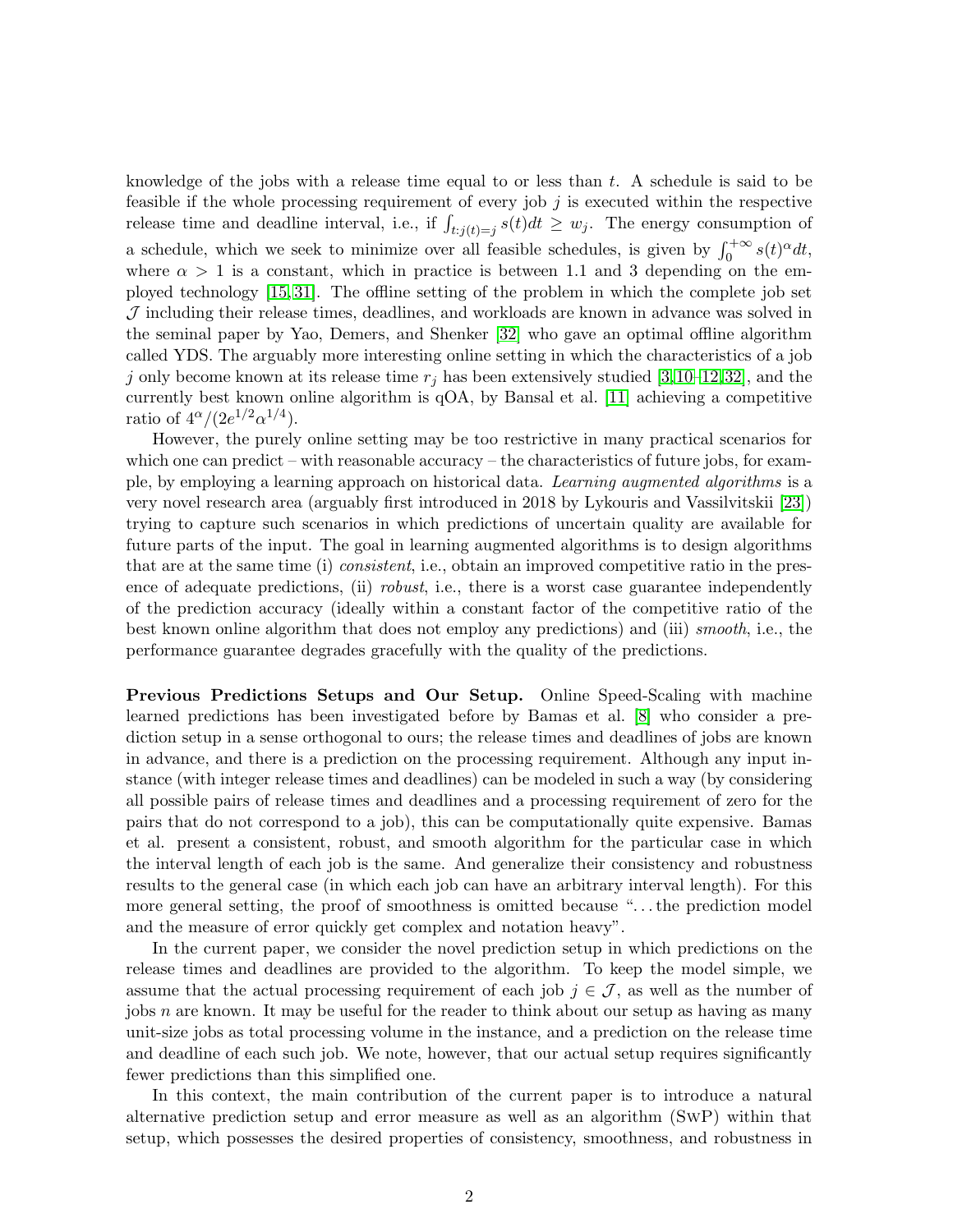the general setting. It should be pointed out that since the two papers consider different prediction settings and in turn also error measures, the algorithms as well as their guarantees are incomparable. However one can consider the two prediction setups as complementary of each other.

Our Contribution. We show how the predictions can be used to develop an algorithm called SCHEDULING WITH PREDICTIONS (SWP), that improves upon  $qOA$  when the predictions are reasonably accurate. More formally, in Section [3](#page-7-0) we show the following theorem:

<span id="page-2-0"></span>Theorem 1. *Algorithm* SwP *achieves a competitive ratio of*

$$
\min\left\{\left(\frac{1}{1-\mu}\right)^{\alpha-1}\left(\frac{2\eta+1}{1-2\lambda}\right)^{\alpha-1}, 2^{\alpha-1}\alpha^{\alpha}\left(\frac{1}{\mu}\right)^{\alpha-1}\right\}.
$$

Here,  $\eta$  is the *error* of the prediction (defined formally later) that captures the distance between the predicted and the actual input instances, and  $0 \leq \lambda < 1/2, 0 \leq \mu \leq 1$  are two hyperparameters that can be thought of as the confidence in the prediction. Theorem [1](#page-2-0) implies that SwP is at the same time *consistent*, *smooth* and *robust* where the exact consistency, smoothness and robustness depend on the choice of the hyperparameters  $\lambda$  and  $\mu$ .

Additionally, in Section [4](#page-10-0) we obtain improved results for the restricted case in which all jobs have a common deadline d, and we are given predictions regarding the release times of the jobs. The corresponding algorithm is called Common-Deadline-Scheduling with PREDICTIONS (CDSWP) and obtains the following improved competitive ratio:

<span id="page-2-1"></span>Theorem 2. *Algorithm* CDSwP *achieves a competitive ratio of*

$$
\min\left\{\left(\frac{1+\eta}{1-\lambda}\right)^{\alpha-1}, 2^{\alpha}\left(\frac{1+\lambda}{1-\lambda}\right)^{\alpha-1}\right\}.
$$

Although restricted, this case seems to capture the difficulty of the online setting for the problem, as supported by the fact that the strongest lower bound of  $e^{\alpha-1}/\alpha$  on the competitive ratio for online algorithms for the problem is proven on such an instance [\[11\]](#page-19-3).

Finally, in Section [5](#page-16-0) we present an empirical evaluation of our results on a real-world data-set, which suggests the practicality of our algorithm. The actual results are preceded by Section [2](#page-3-0) which contains preliminary results and observations. All omitted proofs can be found in the supplementary material.

#### 1.1 Related Work.

#### 1.1.1 Online Energy-Efficient Scheduling.

As already mentioned, speed-scaling was first studied from an algorithmic point of view by [\[32\]](#page-20-2). They studied the deadline-based version of the problem also considered here, and in addition to providing the optimal offline algorithm called Y DS, two online algorithms called *Optimal Available (OA)* and *Average Rate (AVR)*. OA recalculates an optimal offline schedule for the remaining instance at each release time, whereas AVR "spreads" the processing volume equally between its release time and deadline in order to determine the speed for each timepoint t. The actual schedule then is simply an *Earliest Deadline First (EDF)* schedule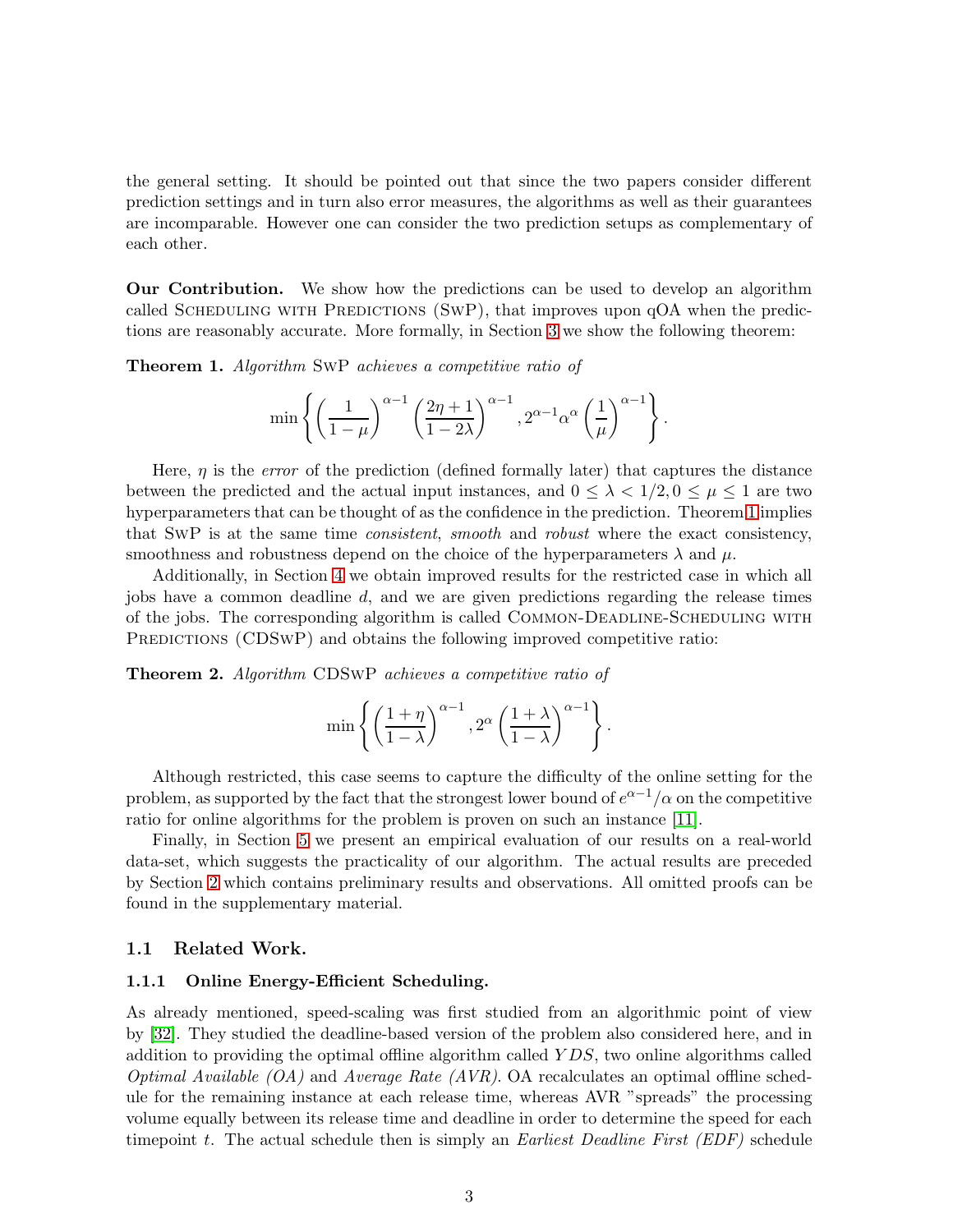with these speeds. They show that AVR obtains a competitive ratio of  $2^{\alpha-1}\alpha^{\alpha}$  which is essentially tight as shown by [\[10\]](#page-19-1). Algorithm OA, on the other hand, was analyzed by [\[11\]](#page-19-3) who proved a tight competitive ratio of  $\alpha^{\alpha}$ .

The currently best known algorithm for the problem, at least for modern processors which satisfy  $\alpha = 3$  is the aforementioned qOA algorithm, which for any parameter  $q \ge 1$  sets the speed of the processor to be  $q$  times the speed that the optimal offline algorithm would run the jobs in the current state. Algorithm qOA attains a competitive ratio of  $4^{\alpha}/(2e^{1/2}\alpha^{1/4}),$ for  $q = 2 - 1/\alpha \approx 1.667$ .

The multiprocessor version of online, deadline-based, speed-scaling has also been studied, see  $\left[3, 5\right]$  as well as other objectives, for example, flow time  $\left[4, 13\right]$ . We refer the interested reader to surveys [\[2,](#page-18-2) [20\]](#page-19-7).

#### 1.1.2 Further Results on Learning Augmented Algorithms.

[\[23\]](#page-20-3) was arguably the seminal paper in the area, considered the online caching problem. Subsequently, [\[27\]](#page-20-4) considered the ski-rental problem as well as non-clairvoyant scheduling. Similar to the current work, the robustness and consistency guarantees were given as a function of a hyperparameter that is part of the input to the algorithm. Both the caching and the skirental problem have since been extensively studied in the literature (see for example [\[6,](#page-19-8)[28,](#page-20-5)[30\]](#page-20-6) and [\[18,](#page-19-9) [29\]](#page-20-7)).

Several other online problems have been investigated through the lens of learning-augmented algorithms and results of similar flavor were obtained. Examples include scheduling and queuing problems [\[24,](#page-20-8)[26\]](#page-20-9), online selection and matching problems [\[7,](#page-19-10)[16\]](#page-19-11), or the more general framework of online primal-dual algorithms [\[9\]](#page-19-12). We direct the interested reader to a recent survey [\[25\]](#page-20-10).

# <span id="page-3-0"></span>2 Preliminaries

We consider *online, deadline-based speed-scaling* as described in the introduction. Given a scheduling algorithm A on the set jobs  $\mathcal{J}$ , the energy consumption of A on  $\mathcal{J}$  is denoted by  $\mathcal{E}_A(\mathcal{J})$ . When clear from the context, we may write  $\mathcal{E}_A$  instead of  $\mathcal{E}_A(J)$  to simplify the notation.

As usual for online problems, the performance guarantees are given by employing *competitive analysis*. Following the speed-scaling literature (see for example [\[11\]](#page-19-3)) we use the *strict competitive ratio*. Formally, the (strict) competitive ratio of algorithm A for the online, deadline-based speed-scaling problem, on input instance  $I$  is given by

$$
\max_{I} \frac{\mathcal{E}_{A(I)}}{\mathcal{E}_{YDS(I)}},
$$

were  $\mathcal{E}_{A(I)}$  is the cost that algorithm A incurs on instance I, and the maximum is taken over all possible input instances  $I$ . The competitive ratio in many cases will depend on the prediction error.

**Prediction Setup.** The algorithm initially gets information about the number of jobs  $n$ , the corresponding processing volumes  $w_j, \forall j \in \mathcal{J}$ , as well as for every job  $j \in \mathcal{J}$  a prediction  $p_j$ for the release time  $r_j$  and another prediction  $q_j$  for the deadline  $d_j$ . Again, the actual values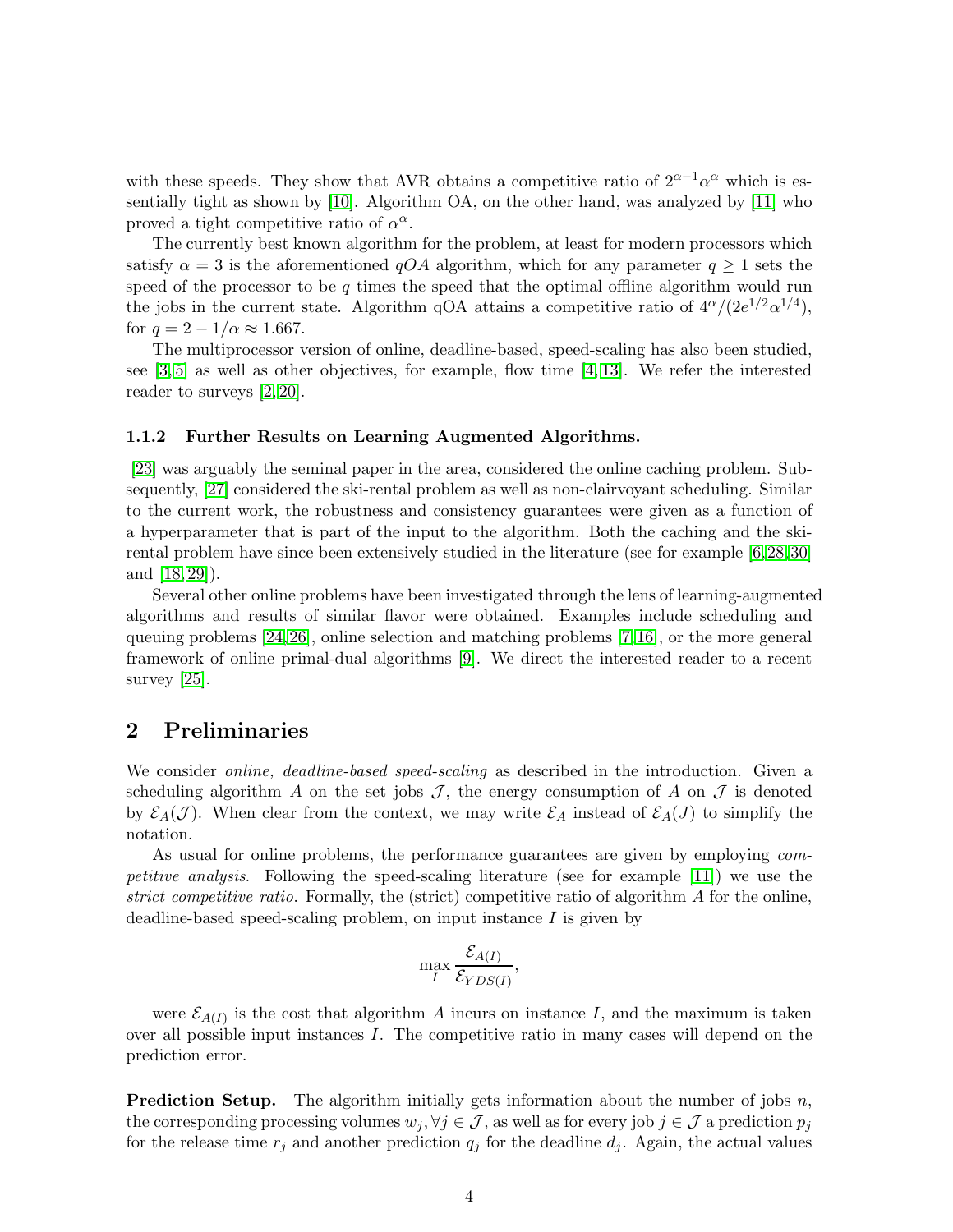of  $r_j$  and  $d_j$  only become known at timepoint  $r_j$ . Let  $R = \{r_1, \ldots r_n\}$ ,  $D = \{d_1, \ldots d_n\}$ ,  $P = \{p_1, \ldots, p_n\}$  and  $Q = \{q_1, \ldots, q_n\}$ . Note that in the special case where all jobs have a common deadline d we naturally only obtain predictions for the release times.

The quality of the prediction is measured in terms of a *prediction error* η, which intuitively  $\eta$  measures the distance between the predicted values and the actual ones. We start by defining the individual prediction error  $\eta_i$  for each job  $i \in \mathcal{J}$ .

**Definition 1.** Let the prediction error for job i be  $\eta_i = \max \left\{ \frac{|p_i - r_i|}{q_i - p_i} \right\}$  $\frac{p_i-r_i|}{q_i-p_i}, \frac{|q_i-d_i|}{q_i-p_i}$  $\frac{q_i-d_i|}{q_i-p_i}\bigg\}$  .

Note that we implicitly assume that  $p_i \le q_i$  for all  $i \in \mathcal{J}$  since otherwise, it is immediately obvious that the quality of the predictions is low, and one could just run a classical online algorithm for the problem. Furthermore, if the instance has a common deadline then  $\eta_i$ simplifies to  $\eta_i = \frac{|\bar{p}_i - r_i|}{d - p_i}$  $\frac{p_i-r_i}{d-p_i}$ .

The (total) prediction error  $\eta$  of an input instance is then given by  $\eta = \max_i \eta_i$ . We call this *max-norm-error*.

**Definition 2.** We say that the total error  $\eta$  is a max-norm-error if  $\eta$  is given by the infinity *norm of the vector of the respective errors for each job. More formally,*

$$
\eta=\|\boldsymbol{\eta}\|_{\infty}=\max(\eta_1,\eta_2,\ldots\eta_n).
$$

Performance Guarantees. In the following we formalize the performance guarantees used to evaluate our algorithms.

Definition 3. *We say that an algorithm within the above prediction setup is:*

- Consistent, *if its competitive ratio is strictly better than that of the best online algorithm without predictions for the problem, whenever*  $\eta = 0$ *.*
- Robust, *if its competitive ratio is within a constant factor from that of the best online algorithm without predictions for the problem. Note that Robustness is independent of the prediction quality.*
- Smooth, *if its competitive ratio is a smooth function of* η*.*

Shrinking of Intervals. The most straightforward way to consider the predictions would arguably be to blindly trust the predictions, i.e., schedule jobs assuming that the predicted instance is the actual instance.

Consider the instance  $J_{PQ}$  (resp.  $J_{RD}$ ) in which every job has the corresponding predicted (resp. actual) release time and deadline. The naive algorithm would compute the optimal offline schedule  $YDS(J_{PQ})$  and try to schedule tasks according to it. If the predictions are perfectly accurate, then this clearly is an optimal schedule, and the best one can do. However, if the predictions are even slightly inaccurate, then the resulting schedule may be infeasible. Moreover, our goal is to have a robust algorithm, which cannot be obtained by following the predictions blindly. For these reasons, one has to trust the predictions more cautiously and not blindly.

One of our crucial ideas is to slightly shrink the interval between each job's release time and deadline before scheduling it. The intuition is that if the predictions are only slightly off, then a YDS schedule for the newly obtained instance will be feasible at a slight increase in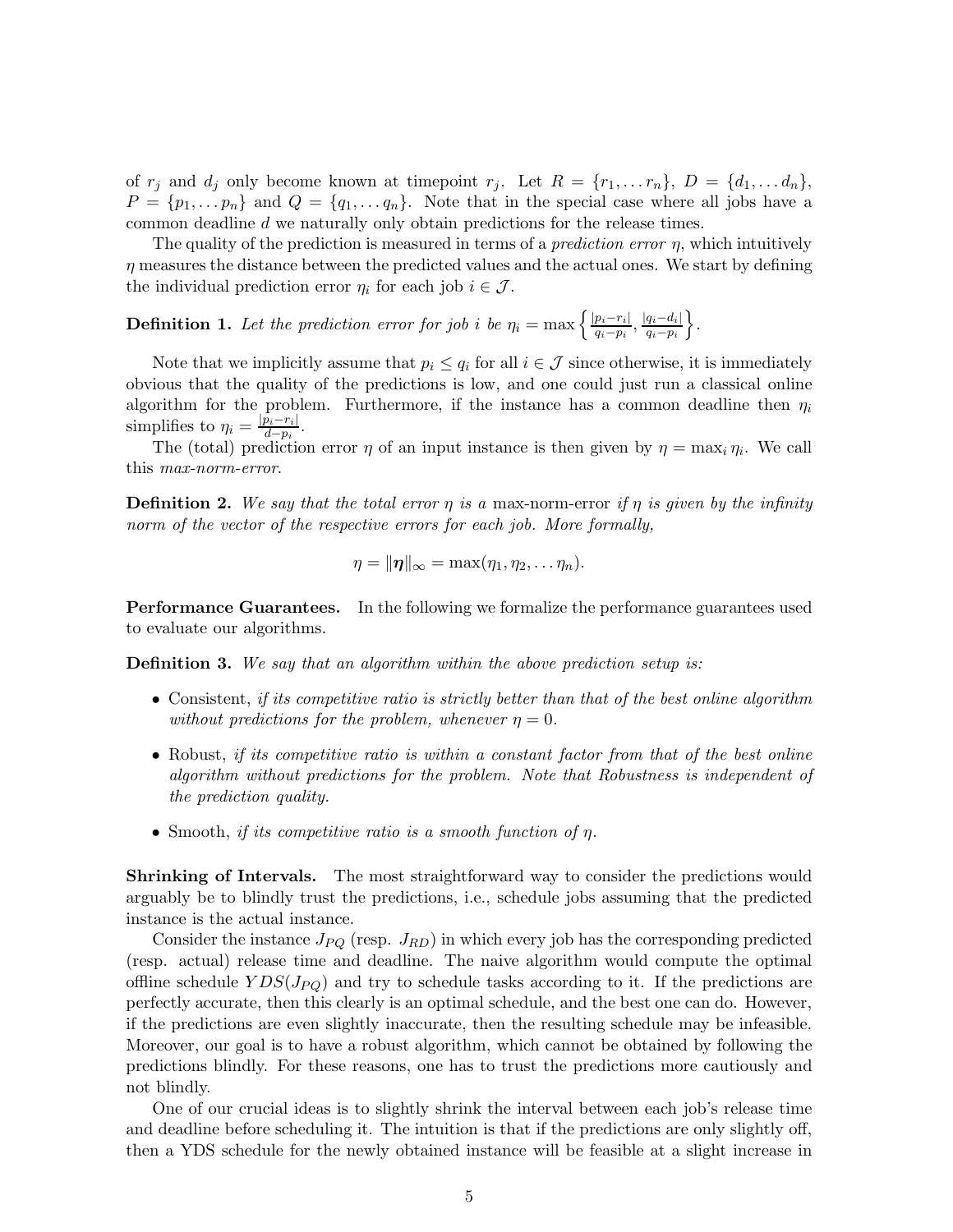energy consumption over the YDS schedule of the predicted instance. The following lemmas formalize this intuition. We note that a similar result is also presented in [\[8\]](#page-19-4); however, given that the actual setups are different new proofs are required (the proofs of these lemmas can be found in the supplementary material).

<span id="page-5-1"></span>Lemma 1. *Consider a common deadline instance* J, and another common deadline instance  $\hat{\mathcal{J}}$  constructed from  $\mathcal J$  such that every job  $\hat{j}_i \in \hat{\mathcal{J}}$  has workload  $\hat{w}_i = w_i$ ,  $\hat{d} = d$ , and  $\hat{r}_i =$  $r_i + (1 - c_i) \cdot (d - r_i)$  for some shrinking parameter  $0 \le c_i < 1$ . Set  $c = \max_i c_i$ . Then,

$$
\mathcal{E}_{YDS}(\hat{\mathcal{J}}) \le (1/c)^{\alpha - 1} \mathcal{E}_{YDS}(\mathcal{J}).
$$

<span id="page-5-0"></span>**Lemma 2.** *Consider a (general) instance*  $\mathcal{J}$ *, and another instance*  $\hat{\mathcal{J}}$  *in which every job*  $j_i \in \mathcal{J}$  corresponds to a job  $\hat{j}_i \in \hat{\mathcal{J}}$  with workload  $\hat{w}_i = w_i$ ,  $\hat{r}_i = r_i + \frac{1-c_i}{2}$  $\frac{-c}{2} \cdot (d_i - r_i)$  and  $\hat{d}_i = d_i - \frac{1-c}{2} \cdot (d_i - r_i)$  *for some shrinking parameter*  $0 \leq c < 1$ *. Then,* 

$$
\mathcal{E}_{YDS}(\hat{\mathcal{J}}) \le (1/c)^{\alpha - 1} \mathcal{E}_{YDS}(\mathcal{J}).
$$

It will be useful to bound the energy consumption of (the possibly infeasible for the original input instance) schedule  $YDS(J_{PQ})$ . We compute the energy consumption of schedule  $YDS(J_{PQ})$  in the following lemma.

<span id="page-5-2"></span>**Lemma 3.** For any  $\eta \geq 0$  there holds

$$
\mathcal{E}_{YDS(J_{PQ})} \le (2\eta + 1)^{\alpha - 1} \mathcal{E}_{YDS(J_{RD})}.
$$

*Proof.* Consider two sets  $P^* = \{p_1^*, \ldots p_n^*\}$  and  $Q^* = \{q_1^*, \ldots q_n^*\}$ , with  $p_i^* = p_i - \eta_i(q_i - p_i)$ and  $q_i^* = q_i + \eta_i (q_i - p_i)$ .

By the definition of  $\eta_i$ ,  $p_i^*$  and  $q_i^*$ , we have  $(r_i, d_i) \subseteq (p_i^*, q_i^*)$ , and therefore

$$
\mathcal{E}_{YDS(J_{P^*Q^*})} \leq \mathcal{E}_{YDS(J_{RD})}.
$$

By having  $c = \frac{1}{(2\eta+1)}$ , and  $J = J_{P^*Q^*}$   $(r_i = p_i^*, d_i = q_i^*)$  in Lemma [2,](#page-5-0) we obtain  $J' = J_{PQ}$ and therefore,

$$
\mathcal{E}_{YDS(J_{PQ})} \le (2\eta + 1)^{\alpha - 1} \mathcal{E}_{YDS(J_{P^*Q^*})}.
$$

 $\Box$ 

<span id="page-5-3"></span>Using Lemma [1,](#page-5-1) we can obtain a similar result for common deadline instances.

**Corollary 1.** In common deadline instances for any parameter  $\eta \geq 0$ , there holds

$$
\mathcal{E}_{YDS(J_P)} \leq (\eta + 1)^{\alpha - 1} \cdot \mathcal{E}_{YDS(J_R)}.
$$

The idea of shrinking intervals as described above will be useful for the general case as well as the restricted common deadline case.

How much each algorithm will shrink the predicted job intervals will depend on the *confidence*. This will be denoted by a *confidence parameter*  $0 < \lambda \leq 1/2$  that will be given as input to the respective algorithm. In the following, we define the *shrunk prediction set* of release times and deadlines parametrized by this  $\lambda$ , and use the above lemmas to argue about how this "shrinking" actually affects the energy consumption of the corresponding Y DS-schedule.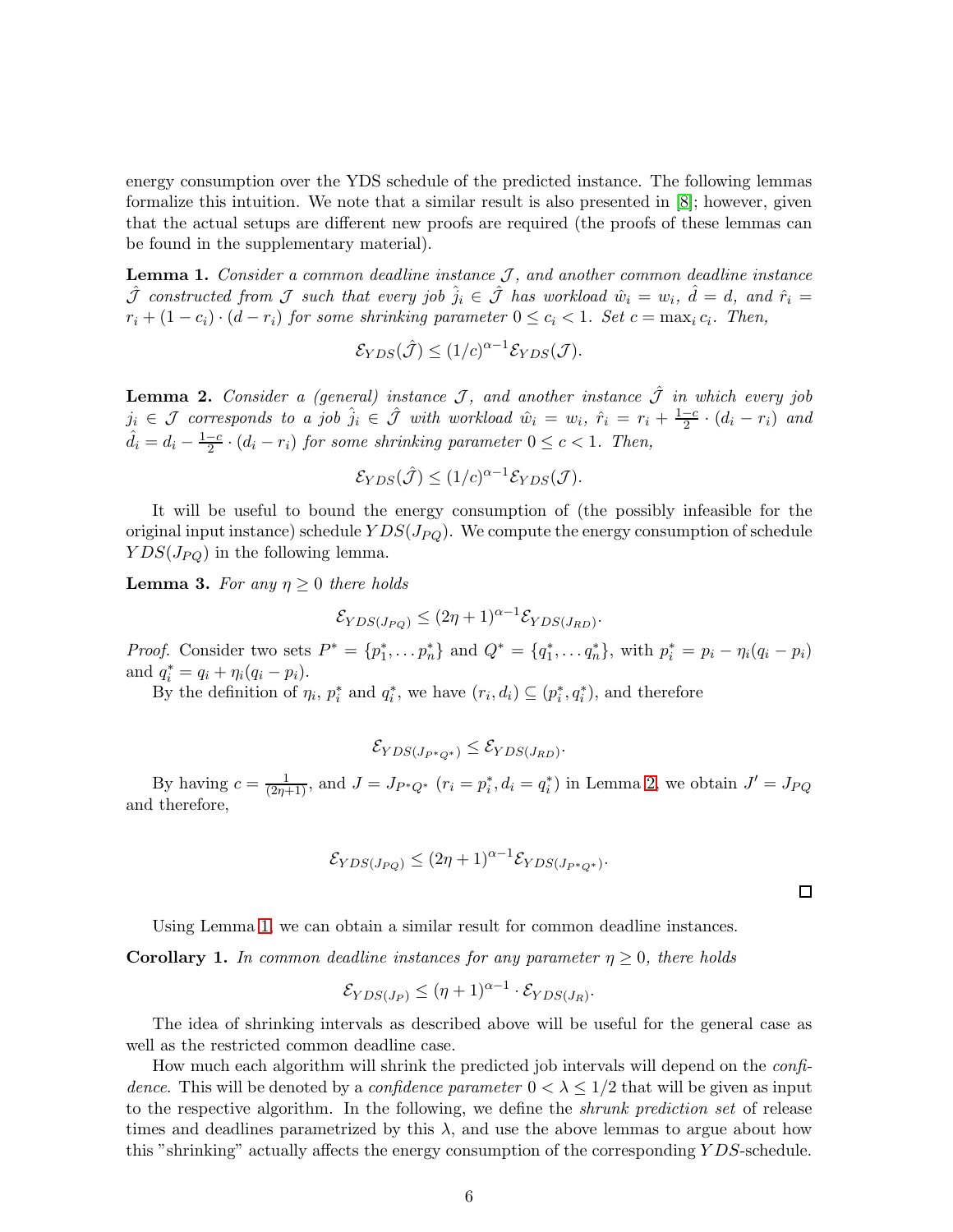**Definition 4.** Let  $P' = \{p'_1, \ldots, p'_n\}$  and  $Q' = \{q'_1, \ldots, q'_n\}$  be the shrunk prediction set of *release times and deadlines respectively in which*  $p'_i = [p_i + \lambda(q_i - p_i)]$  *and*  $q'_i = [q_i - \lambda(q_i - p_i)]$ *for all*  $i \in [n]$ *.* 

<span id="page-6-1"></span>We first observe that any schedule that considers the sets  $P'$  and  $Q'$  as the actual release times and deadlines of the jobs will be feasible, as long as the error  $\eta$  is not larger than  $\lambda$ .

**Observation 1.** *Under the assumption that*  $\eta \in (0, \lambda)$ *, it follows that*  $r_i \leq p'_i$  *and*  $q'_i \leq d_i$ *hold for every job* i*.*

*Proof.* If  $p_j \ge r_j$  the observation directly follows because  $p'_j \ge p_j$ .

If  $p_j < r_j$ , let  $p_i'' = p_i + \lambda (q_i - p_i)$ . By the assumption and the definitions of  $\eta$ , and  $\eta_i$ , we have

$$
|p_i - r_i| \leq \lambda (q_i - p_i) = p''_i - p_i.
$$

Then the above equation gives

$$
-p_i + r_i \le p''_i - p_i,
$$

and therefore  $r_i \leq p''_i$ . Since  $p'_i = \lfloor p''_i \rfloor$  and  $r_i$  is an integer, we can also conclude  $r_i \leq p'_i$ .

The same holds for the deadlines and their shrunk predictions.

Therefore, the schedule  $YDS(J_{P'Q'})$  is feasible. Although shrinking the intervals and then running YDS is not a robust algorithm, it will be useful to bound its energy consumption when  $\eta \leq \lambda$  holds.

<span id="page-6-2"></span>**Lemma 4.** For any  $\eta \in (0, \lambda)$  there holds

$$
\mathcal{E}_{YDS(J_{P'Q'})} \le \left(\frac{2\eta+1}{1-2\lambda}\right)^{\alpha-1} \cdot \mathcal{E}_{YDS(J_{RD})}.
$$

*Proof.*

$$
\mathcal{E}_{YDS(J_{P'Q'})} \leq \frac{1}{(1 - 2\lambda)^{(\alpha - 1)}} \cdot \mathcal{E}_{YDS(J_{PQ})}
$$

$$
\leq \left(\frac{2\eta + 1}{1 - 2\lambda}\right)^{\alpha - 1} \cdot \mathcal{E}_{YDS(J_{RD})}.
$$
 (1)

<span id="page-6-0"></span> $\Box$ 

By Lemma [2](#page-5-0) we have the first inequality in [\(1\)](#page-6-0), and the second inequality holds because of Lemma [3.](#page-5-2)  $\Box$ 

<span id="page-6-3"></span>Similarly for common deadline instances, since we shrink from one side, we obtain a better competitive ratio.

**Corollary 2.** For any  $\eta \in (0, \lambda)$  in common deadline instances there holds

$$
\mathcal{E}_{YDS(J_{P'})} \le \left(\frac{1+\eta}{1-\lambda}\right)^{\alpha-1} \cdot \mathcal{E}_{YDS(J_R)}.
$$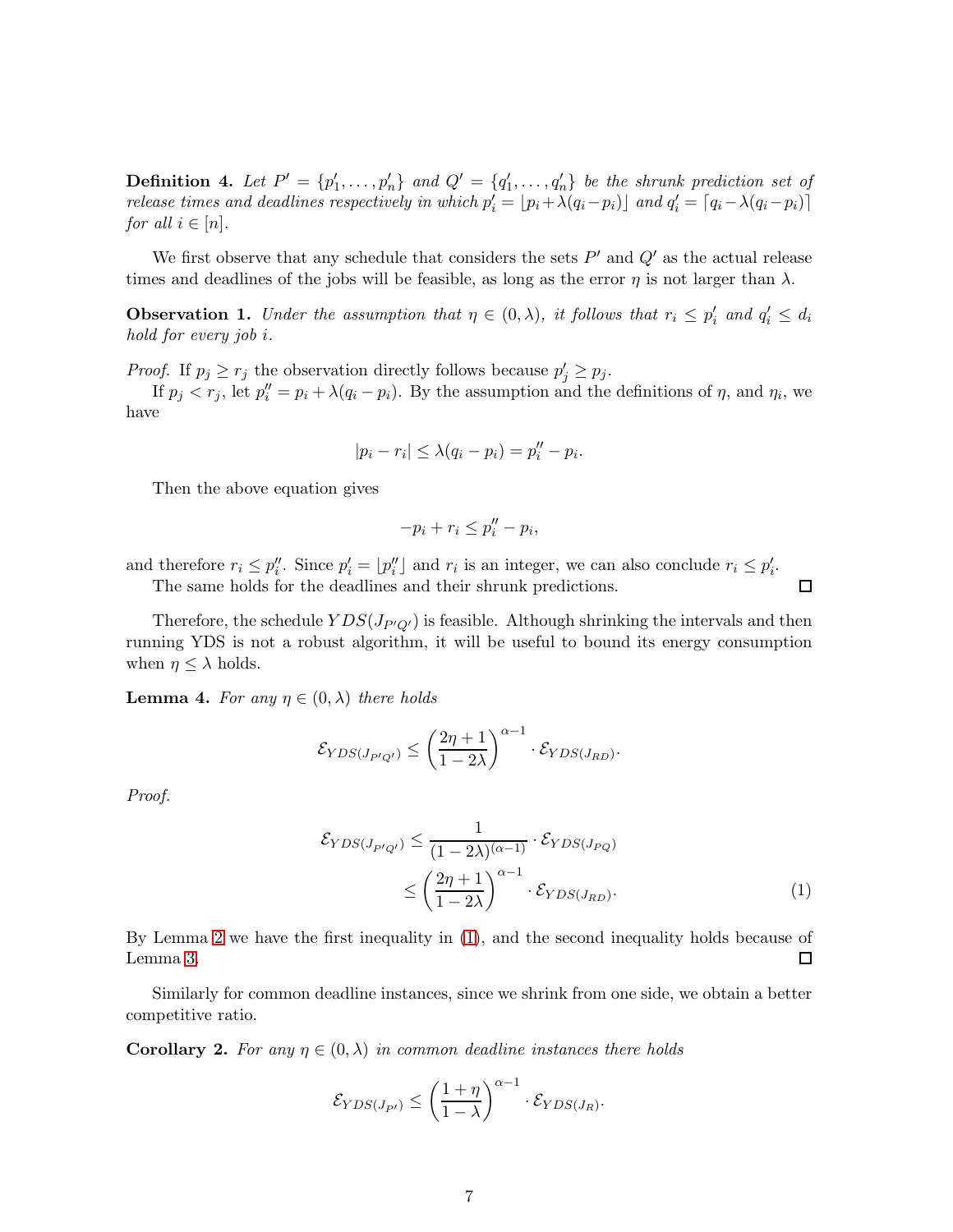*Proof.*

<span id="page-7-1"></span>
$$
\mathcal{E}_{YDS(J_{P'})} \leq \frac{1}{(1-\lambda)^{(\alpha-1)}} \cdot \mathcal{E}_{YDS(J_P)} \n\leq \left(\frac{1+\eta}{1-\lambda}\right)^{\alpha-1} \cdot \mathcal{E}_{YDS(J_R)}.
$$
\n(2)

By Lemma [1](#page-5-1) we have the first inequality in [\(2\)](#page-7-1), and the second inequality holds because of Corollary [1.](#page-5-3) □

### <span id="page-7-0"></span>3 General Case

In this section we present algorithm SCHEDULEWITHPREDICTIONS( $\lambda, \mu$ ) (SWP( $\lambda, \mu$ ) for short) for the general learning-augmented speed-scaling setting. Parameter  $0 \leq \lambda < 1/2$  describes for which range of prediction errors we would like to obtain an improved competitive ratio. The smaller the  $\lambda$ , the smaller that range but the better the corresponding competitive ratio for  $\eta < \lambda$ . On the other hand, parameter  $0 \leq \mu \leq 1$  allows us to set the desired trade-off between consistency and robustness. As we will see, perfect predictions and  $\lambda = \mu = 0$  would give a competitive ratio of 1.

Inspired by [\[8\]](#page-19-4) algorithm SwP begins by partitioning each time slot  $I_t = [t, t + 1], t \in \mathbb{Z}$ into two parts:  $I_t^{\ell} = [t, t + (1 - \mu))$  and  $I_t^r = [t + (1 - \mu), t + 1)$ . We call  $I_t^{\ell}$  the *left part*, and  $I_t^r$  the *right part* of time slot  $I_t$ . The idea is to reserve the left parts of time-slots for following the prediction, and the right parts of the time-slots are, roughly speaking, intended for safeguarding against inaccurate predictions. A key component of our algorithm consists of elegantly and dynamically distributing the processing volume of each job upon its arrival among the two parts. This distribution is crucial in order to obtain a trade-off between consistency and robustness, based on the parameters  $\lambda$  and  $\mu$ . The algorithm consists of two steps, the *preprocessing* and the *online* step which we now describe in more detail.

Preprocessing: Partition left parts into intervals and assign jobs to them. Upon receiving the predictions  $(P,Q)$ , SWP computes a YDS-schedule S' for instance  $(P',Q')$  – which is obtained by "shrinking"  $(P,Q)$  as described above. Although  $S'$  may not be feasible for the actual instance  $(R, D)$ , it will be used to partition the left parts into intervals and subsequently assign each such interval of the partition to a specific job.

To this end, let  $I_t(j) := [t + a_t(j), t + b_t(j)] \subseteq I_t$  be the maximal subinterval of  $I_t$  during which j is executed under S'. Note that  $I_t(j)$  could be empty for some combinations of j and t. Furthermore, since by definition there are no release times or deadlines within  $I_t$ , and YDS schedules according to EDF, there can be at most one execution interval of j within  $I_t$ . Let, for every job j and left part  $I_t^{\ell}$ ,  $I_t^{\ell}(j) := [t + a_t^{\ell}(j), t + b_t^{\ell}(j))$ , where  $a_t^{\ell}(j) = a_t(j)/(1 - \mu)$  and  $b_t^{\ell}(j) = b_t(j)/(1 - \mu)$ , be the subinterval of  $I_t^{\ell}$  assigned to job j.

To obtain some intuition, scheduling the whole processing volume of each job  $j$  at a uniform speed throughout intervals  $I_t^{\ell}(j)$  would result in a "compressed" version of  $YDS(P'Q')$  where each time-slot is sped-up by a factor of  $1/(1 - \mu)$  to fit in the left part only, thus having an energy consumption increased by a factor of  $(1/(1 - \mu))^{\alpha}$  over that of  $YDS(P'Q')$ . Although (as we will see) such a compressed schedule would be consistent, it may not be robust (or even feasible) in the presence of subpar predictions. For this reason, we will eventually only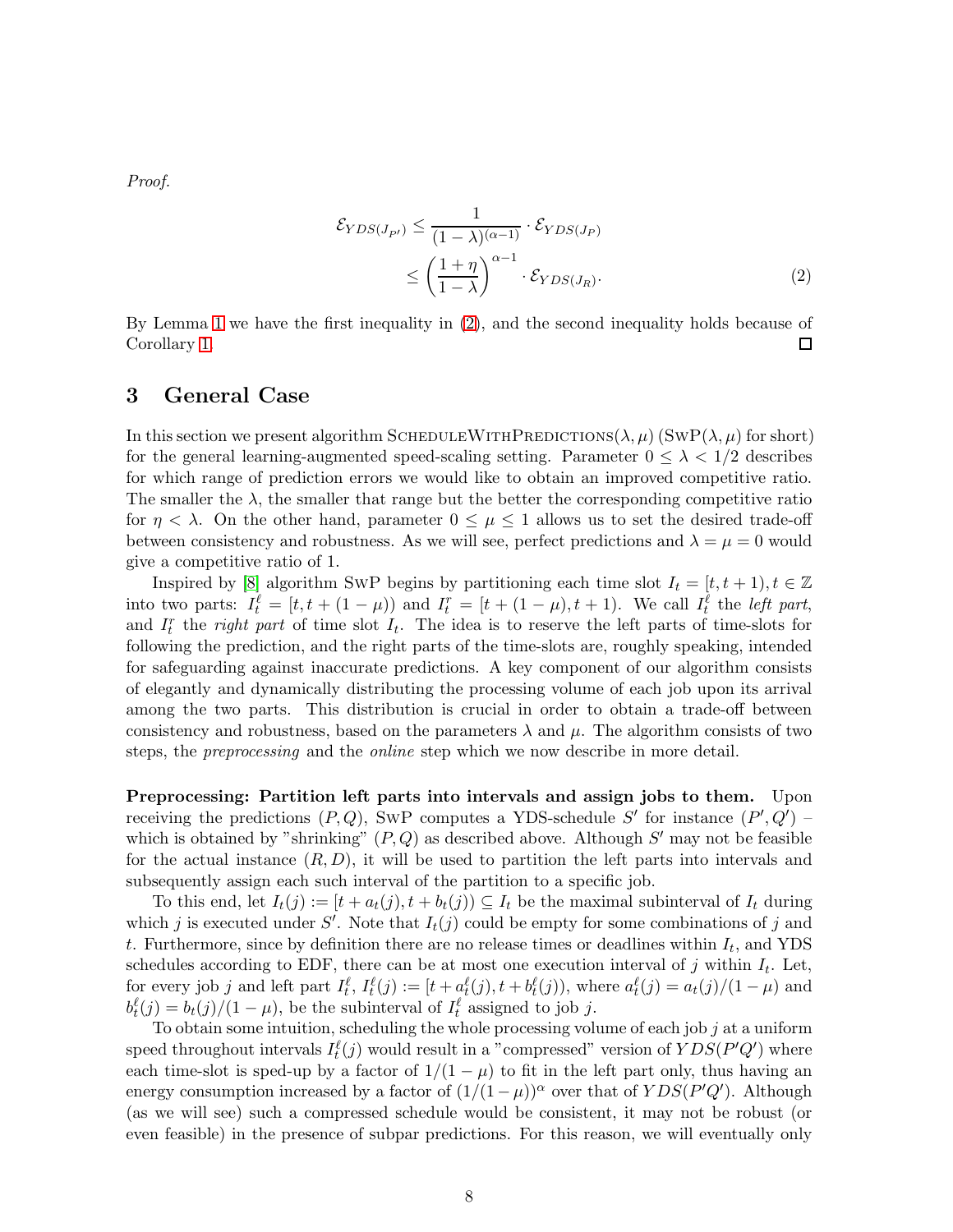schedule part of the volume of each job in the associated left parts whenever feasible, and the remaining volume will be processed on right parts.

Online Step: Job arrivals and processing SwP needs to decide exactly when each job is to be processed within each time-slot and at what speed. This is done by (i) distributing the processing volume of each job j to right parts of different time-slots  $I_t$  and associated left parts  $I_t^{\ell}(j)$  upon its arrival, and (ii) feasibly scheduling the whole volume assigned to the current time-slot (both to its left and right part), within the time-slot itself. In the following we discuss how this is accomplished.

(i) Job Arrivals: Upon arrival of job j at  $r_j$ , let  $\delta_j = w_j/(d_j - r_j)$  be its density and  $\ell(j) := \sum_{t \in [r_j, d_j]} |I_t^{\ell}(j)|$  be the total processing time reserved for job j on the left parts during the preprocessing step that can actually be feasibly used for job j. Furthermore let  $V_t(j)$  be the total volume currently (from jobs  $1, 2, \ldots j-1$ ) assigned to  $I_t^r$ , for all t (thus  $V_t(1) = 0$ ).

The algorithm assigns some amount of volume  $y_j^t$  (to be determined later) of job j to interval  $I_t^r$  (thus  $V_t(j + 1) := V_t(j) + y_j^t$ ), for all  $t \in [r_j, d_j)$ , with  $0 \le y_j^t \le \delta_j$ . Finally the remaining volume  $X_j := w_j - \sum_t y_j^t$  is assigned to the left parts  $I_t^{\ell}(j)$  with  $t \in [r_j, d_j)$ , proportionally to their length, i.e., an interval  $I_t^{\ell}(j)$  with  $t \in [r_j, d_j)$  receives an  $|I_t^{\ell}(j)|/\ell(j)$ fraction of  $X_j$  which implies that the average speed within  $I_t^{\ell}(j)$  must be  $X_j/\ell(j)$ . To gain some intuition on the values of  $y_j^t$ , it is useful to think of the algorithm as waterfilling the volume of j to both the left and the right parts such that no right part receives more than  $\delta_j$ amount of volume. More formally, the  $y_j^t$ , with  $0 \le y_j^t \le \delta_j$  and  $t \in [r_j, d_j)$  are defined such that they satisfy the following inequalities:

$$
\frac{V_t(j)}{\mu} \ge X_j/\ell(j) \qquad \forall t \in [r_j, d_j) \text{ with } y_j^t = 0 \tag{3}
$$

<span id="page-8-1"></span><span id="page-8-0"></span>
$$
\frac{V_t(j) + y_j^t}{\mu} = X_j/\ell(j) \qquad \forall t \in [r_j, d_j) \text{ with } 0 < y_j^t < \delta_j \tag{4}
$$

<span id="page-8-2"></span>
$$
\frac{V_t(j) + y_j^t}{\mu} \le X_j/\ell(j) \qquad \forall t \in [r_j, d_j) \text{ with } y_j^t = \delta_j. \tag{5}
$$

Note that the left hand side in each of the above inequalities corresponds exactly to  $V_t(j+1)/\mu$  and therefore to the average speed required to process the volume assigned to t before the arrival of job  $j+1$  within  $I_t^r$ . We prove the existence of such  $y_j^t$  and describe how they can be computed in Appendix [B.](#page-22-0)

(ii) Processing: For each  $I_t, t = r_j, \ldots r_{j+1} - 1$  the algorithm processes job  $j' \leq j$ within every  $I_t^{\ell}(j')$  at a speed of  $X_{j'}/\ell(j')$ , and the assigned volume to  $I_t^r$  is processed within  $I_t^r$  at a speed of  $V_t(j+1)/\mu$ , with the order of the jobs within each  $I_t^r$  being determined by EDF.

The online step gets repeated upon the arrival of each job. We next show that the resulting schedule is feasible.

**Lemma 5.** In the schedule output by  $SWP(\lambda, \mu)$  *a volume of*  $w_j$  *is fully processed for each job j within*  $[r_i, d_j)$ *.*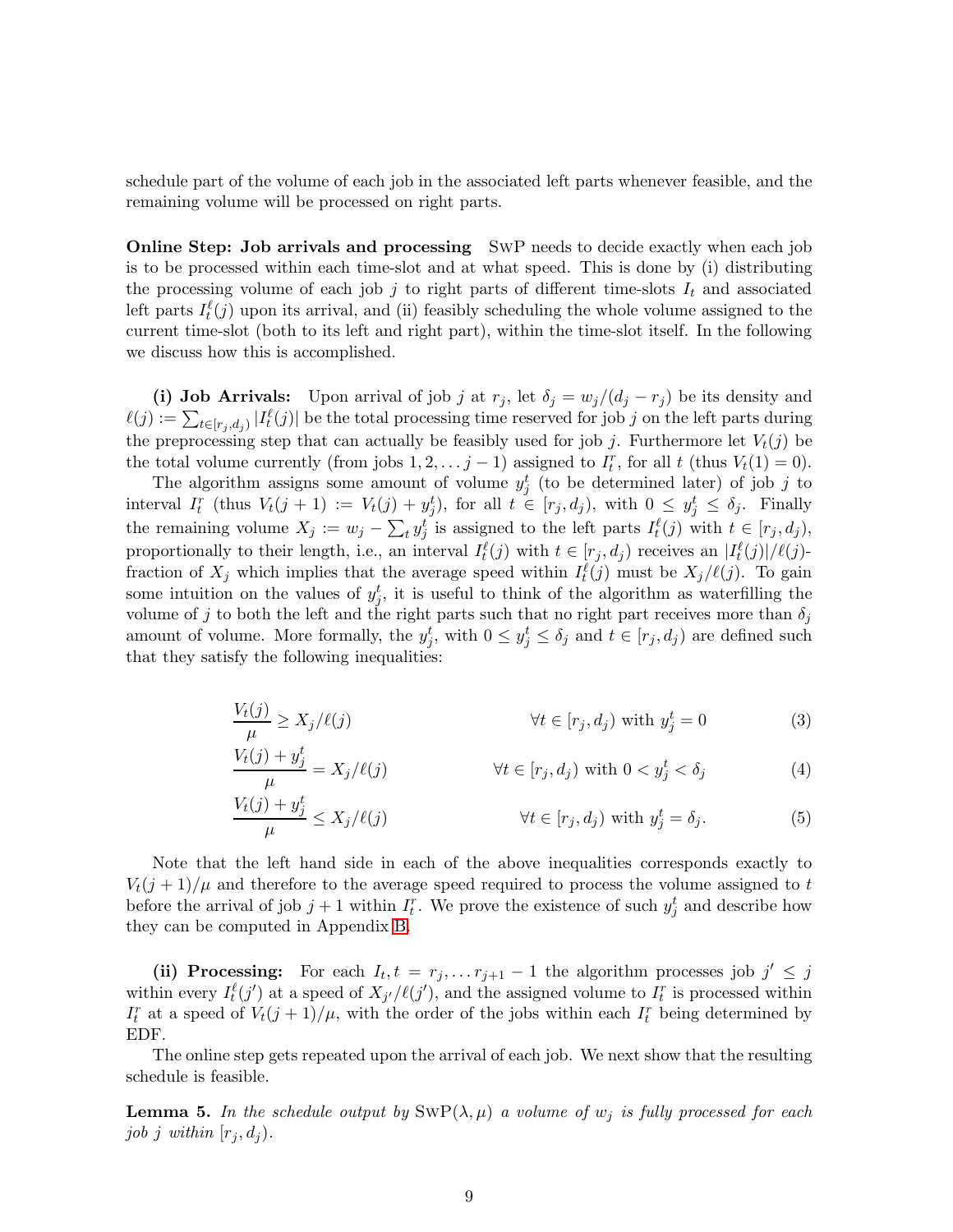

Figure 1: The speed profile corresponds to an instance with  $\mu = 0.25$ . Job *i* arrives at  $r_i = 2$ , with  $d_i = 9$ , and  $w_i = 7$ . Hence,  $\delta_i = \frac{w_i}{d_i - 1}$  $\frac{w_i}{d_i - r_i} = 1$ . For this instance,  $YDS(P'Q')$  runs job i only in 3 blocks, so we have  $\ell(i) = 3 \cdot 0.75 = 2.25$ . For the first four blocks we have  $y_i^t = 0$ and inequality [\(3\)](#page-8-0) holds. In the fifth and sixth blocks,  $0 < y_i^t < \delta_i$  and inequity [\(4\)](#page-8-1) holds. And in the last block,  $y_i^t = \delta_i = 1$  and inequality [\(5\)](#page-8-2) holds.

*Proof.* It is relatively easy to see that a total volume of  $w_j$  is assigned to left and right parts of  $I_t$ 's with  $t \in [r_j, d_j)$ : Indeed, by the algorithm definition volume of  $w_j$  only gets assigned to  $I_t^{\ell} \subset I_t$  or  $I_t \subset I_t$  with  $t \in [r_j, d_j)$ . In addition, a volume of  $\sum_t y_j^t$  gets assigned to the right parts and  $w_j - \sum_t y_j^t$  to the left parts for a total volume assignment of  $w_j$ . It therefore remains to show that all the assigned volume is feasibly processed in the processing step.

Consider some  $I_t$  with  $r_j \leq t < r_{j+1}$  and the corresponding  $I_t^{\ell}$  and  $I_t^{\ell}$ . Note that by the above argument, for any such  $t$  no job with an index greater than  $j$  will assign any volume, and that only job  $j' \leq j$  may be assigned to  $I_t^{\ell}(j')$ . Therefore a speed of  $X_{j'}/\ell(j')$  throughout every such  $I_t^{\ell}(j)$  is sufficient to schedule all volume assigned to it. Finally, since there are no release times or deadlines within each individual interval, the total volume of  $V_t(j + 1)$  can be feasibly scheduled within  $I_t^r$  at a speed of  $V_t(j+1)/\mu$ .  $\Box$ 

<span id="page-9-0"></span>We next show consistency and robustness of the algorithm.

**Lemma 6** (Consistency). *For any*  $\eta \in (0, \lambda)$  *there holds* 

$$
\mathcal{E}_{\text{SWP}} \le \left(\frac{1}{1-\mu}\right)^{\alpha-1} \left(\frac{2\eta+1}{1-2\lambda}\right)^{\alpha-1} \mathcal{E}_{YDS(RD)}.
$$

*Proof.* We can express  $\mathcal{E}_{SWP}$  as:

$$
\mathcal{E}_{\text{SWP}} = \sum_{j=1}^{n} \left( \frac{X_j^{\alpha}}{\ell(j)^{\alpha-1}} + \sum_{t \in [r_j, d_j)} \left( \frac{V_t(j+1)^{\alpha}}{\mu^{\alpha-1}} - \frac{V_t(j)^{\alpha}}{\mu^{\alpha-1}} \right) \right)
$$
  

$$
= \sum_{j=1}^{n} \left( \frac{X_j^{\alpha}}{\ell(j)^{\alpha-1}} + \sum_{t \in [r_j, d_j)} \left( \frac{\left( V_t(j) + y_j^t \right)^{\alpha}}{\mu^{\alpha-1}} - \frac{V_t(j)^{\alpha}}{\mu^{\alpha-1}} \right) \right)
$$
  

$$
\leq \sum_{j=1}^{n} \frac{w_j^{\alpha}}{\ell(j)^{\alpha-1}} = \left( \frac{1}{1-\mu} \right)^{\alpha-1} \mathcal{E}_{YDS(J_{P'Q'}}^j).
$$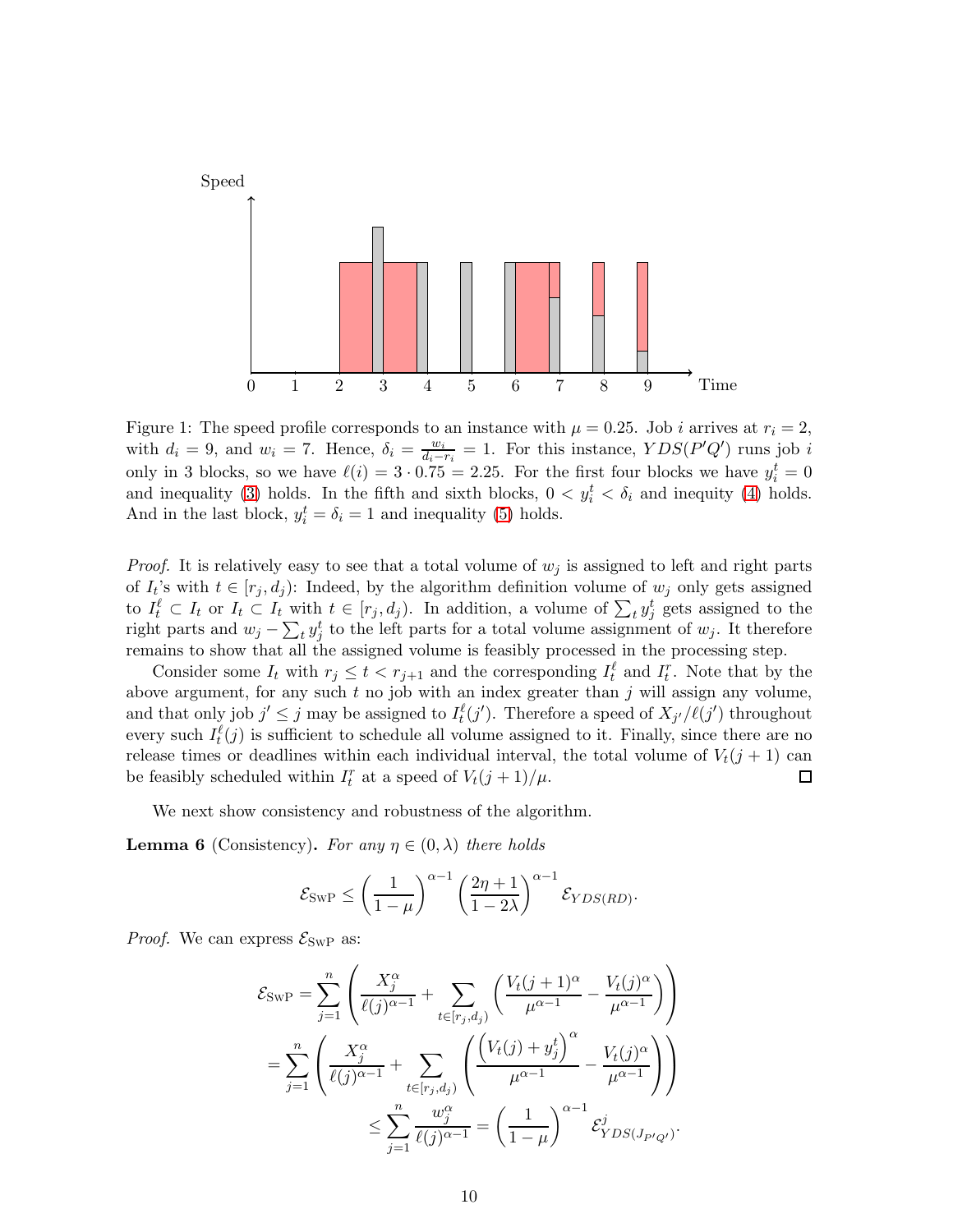The inequality holds by convexity of the power function and by the fact that  $V_t(j+1)/\mu \leq$  $X_j/\ell(j)$  for each t such that  $y_j^t > 0$  (Equations [4](#page-8-1) and [5\)](#page-8-2). The last equality follows since for  $\eta \in (0, \lambda)$ , for every job j there holds  $[r_j, d_j) \supseteq [p'_j, q'_j]$  (Observation [1\)](#page-6-1), and because by construction  $\ell(j)$  is  $1/(1 - \mu)$  times the total processing time reserved for job j under  $YDS(P'Q').$ 

The lemma directly follows, since by Lemma [4,](#page-6-2)

$$
\mathcal{E}_{YDS(J_{P'Q'})} \le \left(\frac{2\eta+1}{1-2\lambda}\right)^{\alpha-1} \cdot \mathcal{E}_{YDS(J_{RD})}.
$$

<span id="page-10-1"></span>Lemma 7 (Robustness). *For any instance, we have*

$$
\mathcal{E}_{\text{SWP}} \leq 2^{\alpha - 1} \alpha^{\alpha} \left(\frac{1}{\mu}\right)^{\alpha - 1} \mathcal{E}_{YDS(J_{RD})}.
$$

*Proof.* Note that by the algorithm definition there holds that  $V_t(j) \geq V_t(i)$ , for  $j > i$  and any t, since upon each release time new volume gets assigned but volume never gets removed. We therefore have

$$
\mathcal{E}_{\text{SWP}} \leq \sum_{j=1}^{n} \left( \frac{X_j^{\alpha}}{\ell(j)^{\alpha-1}} \right) + \sum_{t} \left( \frac{V_t(n+1)^{\alpha}}{\mu^{\alpha-1}} \right)
$$
  

$$
\leq \sum_{t} \left( \frac{\left( \sum_{j:t \in [r_j, d_j)} \delta_j \right)^{\alpha}}{\mu^{\alpha-1}} \right)
$$
  

$$
= \left( \frac{1}{\mu} \right)^{\alpha-1} \mathcal{E}_{AVR}.
$$

The second inequality follows by the convexity of the power function and the fact that  $V_t(n+$  $1/\mu \ge V_t(j+1)/\mu \ge X_j/\ell(j)$  for each t such that  $y_j^t < \delta_j$  (Equations [4](#page-8-1) and [3\)](#page-8-0). The lemma follows by the competitive ratio of AVR [\[10\]](#page-19-1).  $\Box$ 

Lemmas [6](#page-9-0) and [7](#page-10-1) together directly imply Theorem [1.](#page-2-0) Note that Theorem [1](#page-2-0) not only implies consistency and robustness, but also smoothness: the competitive ratio gracefully degrades as the error increases.

# <span id="page-10-0"></span>4 All Jobs Have a Common Deadline

In this section, we present a simpler algorithm that achieves improved consistency and robustness over SwP for the special case in which all jobs have the same deadline, i.e.,  $d_i = d$ for all  $j \in \mathcal{J}$ . Since the deadline is the same for all jobs, we only consider predictions on the *n* release times  $R = \{r_1, \ldots, r_n\}$  and denote these by a set  $P = \{p_1, \ldots, p_n\}.$ 

We begin by analyzing a framework for combining different algorithms before presenting an algorithm in Subsection [4.1](#page-11-0) that is based on combining two different algorithms; the classic online algorithm  $qO A$  that has a worst-case guarantee independent of the prediction error, and a second one, that considers the predictions and has a good performance in the case of small prediction error.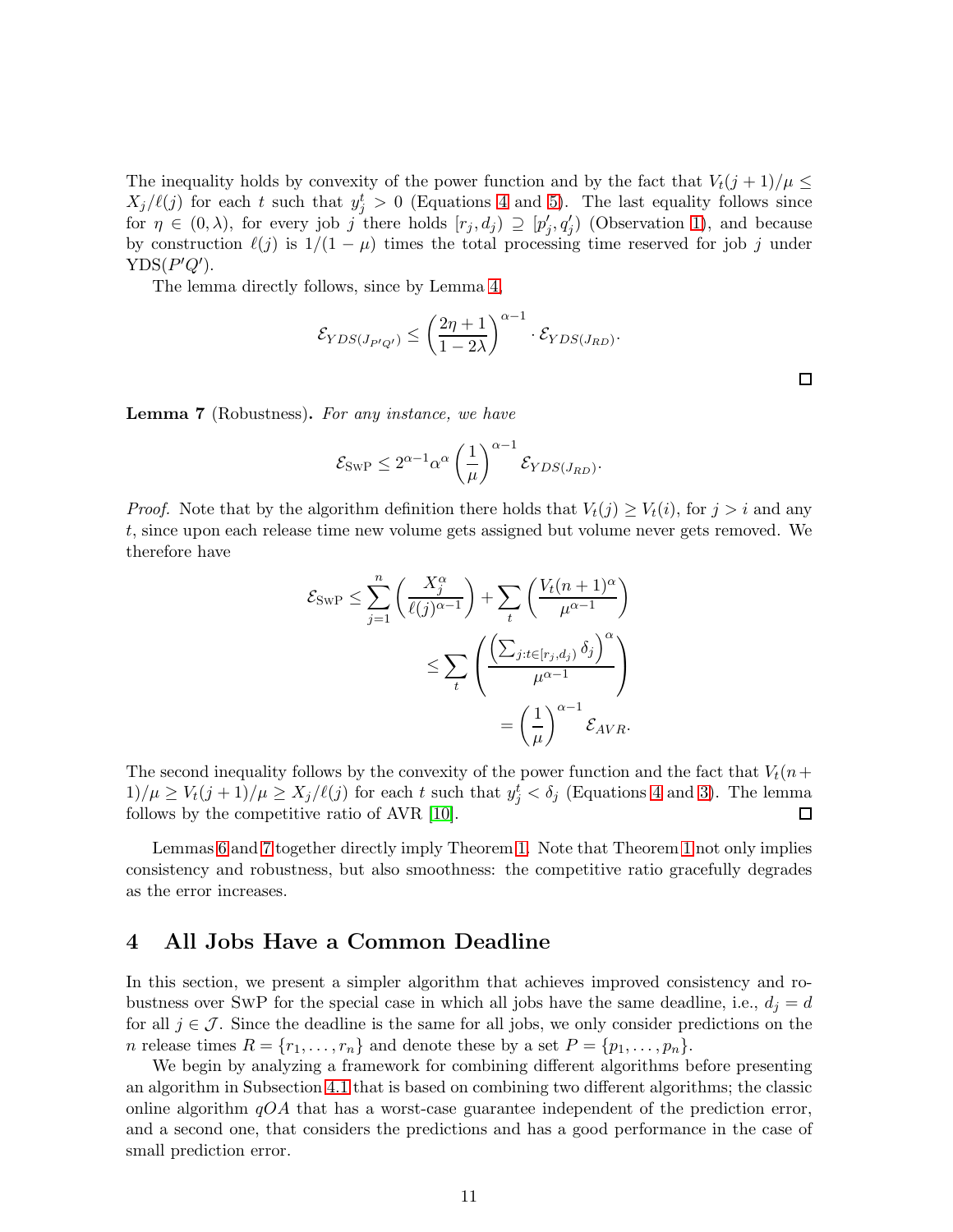The general idea of combining online algorithms has been repeatedly employed in the past in the areas of online algorithms and online learning, see, for example, the celebrated results of Fiat et al. [\[17\]](#page-19-13), Blum and Burch [\[14\]](#page-19-14), Herbster and Warmuth [\[19\]](#page-19-15), Littlestone and Warmuth [\[22\]](#page-20-11). Such a technique has also been used in the learning augmented setting, see Antoniadis et al. [\[6\]](#page-19-8) for an explicit framework for combining algorithms, and Lykouris and Vassilvtiskii [\[23\]](#page-20-3) as well as Rohatgi [\[28\]](#page-20-5) for implicit uses of such algorithm combinations. However, as we will see, the specific problem considered in this paper allows for way more flexibility in such algorithm combinations since it is possible to simulate the parallel execution of different algorithms by increasing the speed. This allows us to obtain a much more tailored result with at most one switch between the different algorithms and more straightforward analysis. We start with the following structural lemma.

<span id="page-11-1"></span>**Lemma 8.** *Consider a partition of the job set of instance* J *into* m *job sets*  $J_1, J_2, \ldots, J_m$ , *and furthermore consider* m *schedules*  $C_1, C_2, \ldots C_m$  *with speed functions*  $s_1(t), s_2(t), \ldots s_m(t)$ *respectively, such that*  $C_i$  *is a feasible schedule for*  $J_i$  *for all*  $i = 1, \ldots, m$ *. Then there exists a* schedule C with speed function  $s_C(t) = \sum_i s_i(t)$  that is feasible for the complete job set J and has an energy consumption of  $\mathcal{E}_C \leq m^{\alpha-1} \sum_i \mathcal{E}_i$ , where for each *i*,  $\mathcal{E}_i = \int_t s_i(t)^\alpha dt$  is the *energy consumption of the respective schedule.*

#### <span id="page-11-0"></span>4.1 Algorithm CommonDeadlineScheduleWithPredictions (CDSwP)

At a high level  $CDSWP(\lambda)$  (almost) follows the optimal schedule for the predicted instance as long as the prediction error is not higher than  $\lambda$  and switches to a classical online algorithm (i.e., one without predictions) in case the prediction error becomes higher than  $\lambda$ .

More formally, the algorithm can reside in one of two modes: *follow the prediction* (FtP) mode, and *recovery* mode. Initially, before the release time  $r_1$  of the first job the algorithm is in the FtP-mode and has an associated speed-profile given by  $s(FtP(0), t) = 0$  for all  $t \in [0, d]$ . Upon each release time  $r_i$ ,  $i = 1, \ldots n$ , and while in the FtP-mode, CDSwP( $\lambda$ ) does the following:

- If  $\eta_i \leq \lambda$ , CDSwP remains in the FtP-mode and updates the speed profile from  $s(FtP(i-1), t)$  to  $s(FtP(i), t)$  for  $[r_i, d]$  with the help of a job instance  $J^i$ . Instance  $J^i$ consists of:
	- One job i' with release time  $r_{i'} = r_i$ , workload  $w_{i'}$  equal to the total amount of unfinished at  $r_i$  workload that was released at any timepoint  $t \leq r_i$ , and deadline d.
	- For each job j not yet released at  $r_j$ , include job j with a release time of  $p'_j$ , a deadline of d and a volume of  $w_i$  in  $J^i$ .

The new speed-profile  $s(FtP(i), t)$  is given for any  $t \in [r_i, d]$  by

$$
s(FtP(i), t) := \begin{cases} s(YDS(J'), t), & \text{if } YDS(J') \text{ runs job } i' \text{ at } t, \\ 0, & \text{otherwise.} \end{cases}
$$

Algorithm CDSWP now runs at  $s(FtP(i), t)$  for any  $t \in [r_i, r_{i+1})$ , and remains in the FtP-mode.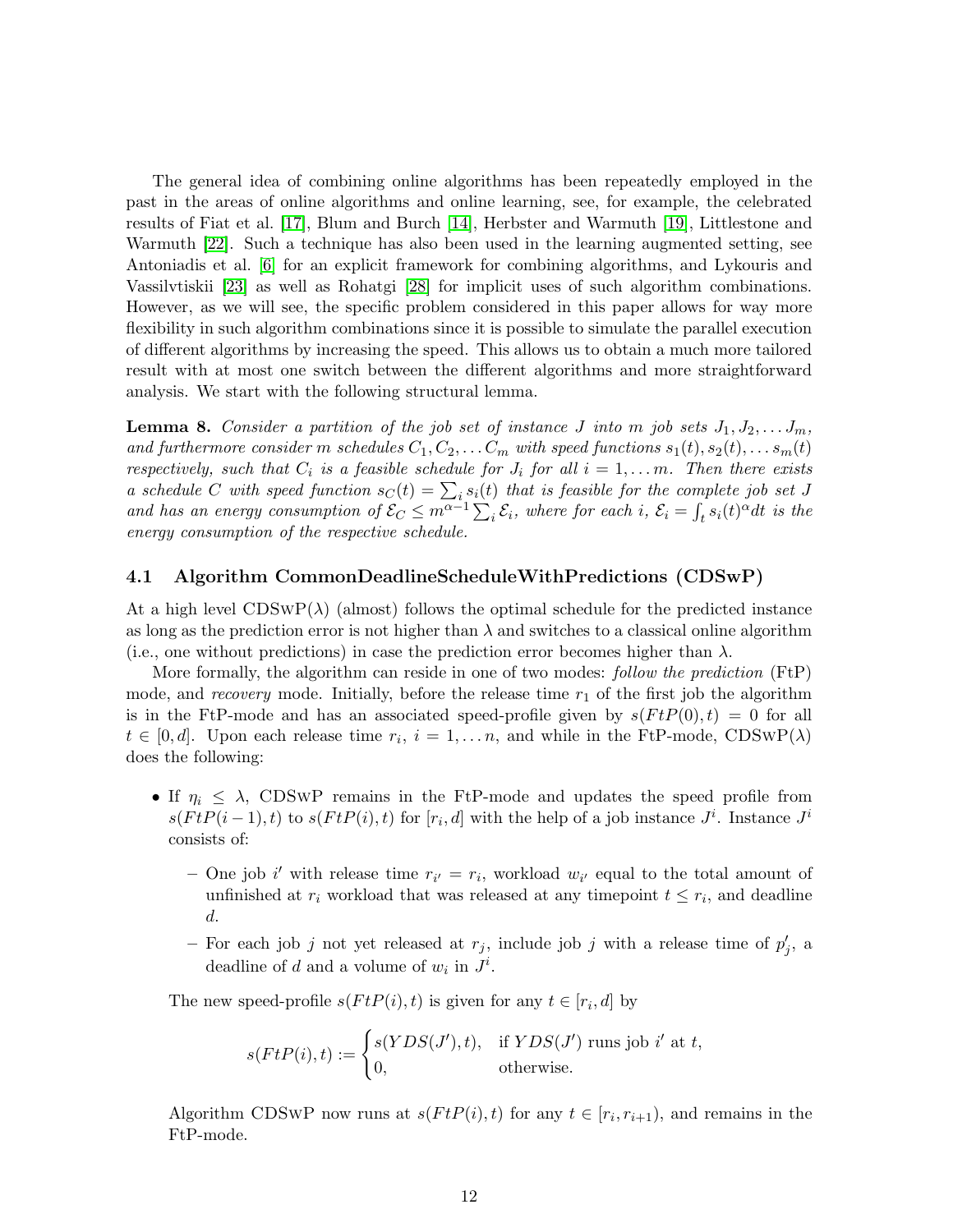

Figure 2: A common deadline instance with  $\eta > \lambda$ . The first time point with  $\eta_i > \lambda$  is time 5 in which we start to run qOA for the rest of the jobs (blue part) while we continue running YDS for the jobs released before 5 (red part). At time point 7.5, the workload of the first set of jobs is finished.

• Otherwise, if  $\eta_i > \lambda$  then CDSwP switches to the recovery-mode, and sets  $k := i$ .

When in recovery-mode, the algorithm runs at speed  $s(t) = s(FtP(k-1), t) + s(qOA(k), t)$ at each time point t until d, where  $s(FtP(k-1), t)$  is the last speed-profile generated in the FtP-mode, and  $s(qOA(k), t)$ , is the speed that the online algorithm  $qOA$  would have at time point t when presented (in an online fashion) with (the actual) jobs  $k, \ldots n$ .

Note that defining the speed at any timepoint  $t$  is sufficient in order to fully describe the algorithm. Indeed, since all jobs have a common deadline of  $d$ , it is irrelevant which job (among the active jobs) is being processed at any timepoint  $t$ . Nevertheless, to simplify the presentation we will implicitly assume in the following that at timepoint  $t$  the currently active and unfinished job with the earliest release time is the one being processed – and ties are broken arbitrarily. We first prove that the algorithm produces feasible schedules:

Observation 2. *Algorithm* CDSwP *fully processes the whole processing volume of each job*  $w_j$ *, within*  $[r_j, d]$ *.* 

*Proof.* Note that by the algorithm definition, no job starts being processed before its arrival in any mode. So it suffices to show that the complete processing volume of each job is completed before its deadline. Assume first that the algorithm remains in the FtP-mode until d. By the definition of the job instances  $J^i$ , any still unfinished processing volume  $w_{n'}$ will be assigned to job  $n'$  at timepoint  $r_n$  and YDS will schedule it within  $[r_n, d)$  according to YDS at a speed of  $w_{n'}/(d - r_n)$ . So the resulting schedule is feasible in that case. If the algorithm switches to the recovery mode at some  $r_k$ , then by the above argument the speed profile  $s(FtP(k-1), t)$  is sufficient to finish jobs 1, ...  $k-1$ , and furthermore speed profile  $s(qOA(k), t)$  is feasible for for jobs  $k, \ldots n$ , by the feasibility of algorithm  $qOA$ . So the overall speed profile  $s(FtP(k-1), t) + s(qOA(j), t)$  is sufficient for processing the whole volume.  $\Box$ 

<span id="page-12-0"></span>We begin by showing the following theorem which will imply consistency and smoothness.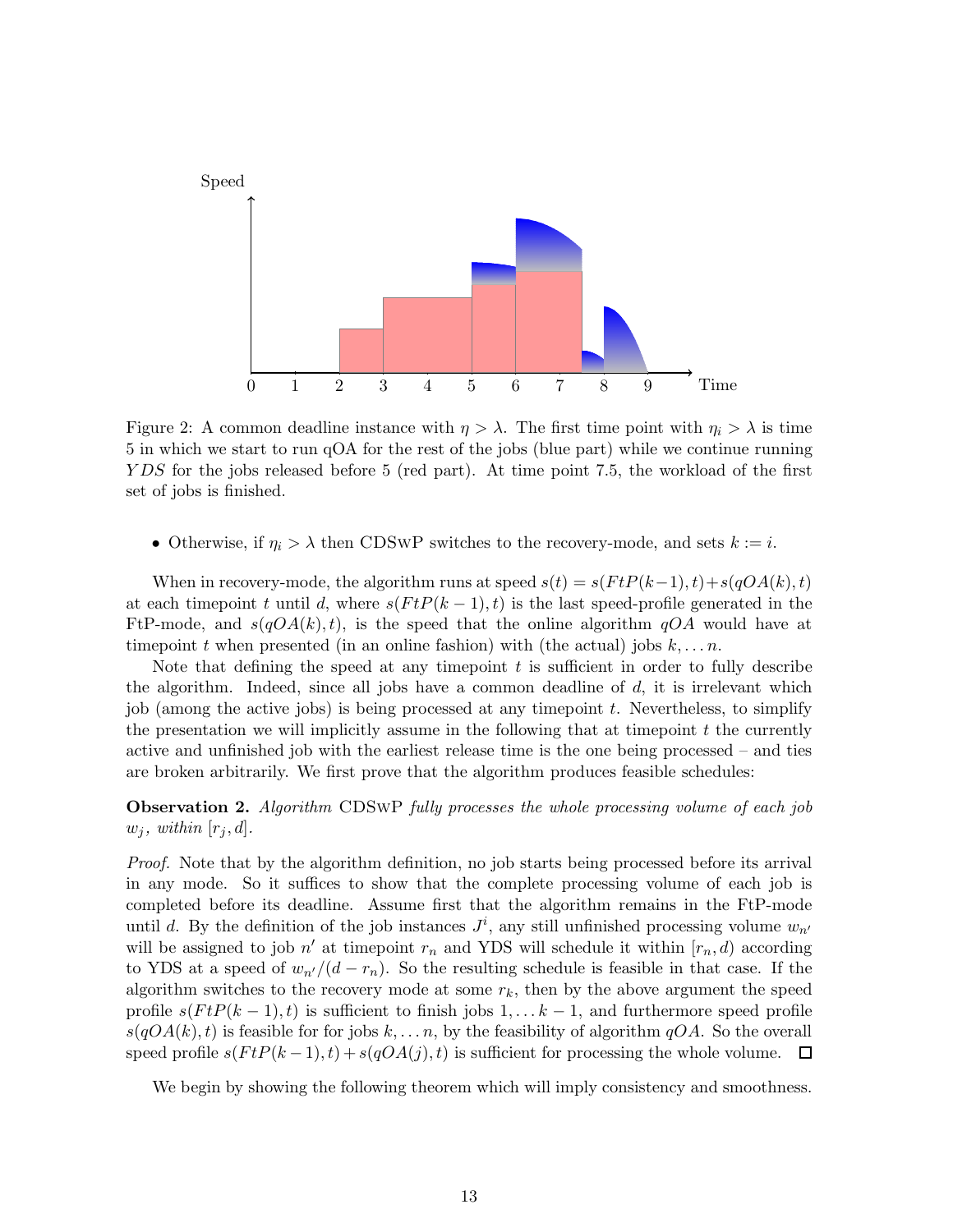**Lemma 9** (Consistency & Smoothness). *Under the assumption that*  $\eta \in (0, \lambda)$ *, there holds* 

$$
\mathcal{E}_{CDSwP} \le \left(\frac{1+\eta}{1-\lambda}\right)^{\alpha-1} \cdot \mathcal{E}_{YDS(J_R)}.
$$

<span id="page-13-1"></span>Before proving Lemma [9](#page-12-0) we show the following intermediate result.

**Lemma 10.** Assuming that  $\eta \in (0, \lambda)$ , there holds

$$
\mathcal{E}_{CDSwP} \leq \mathcal{E}_{YDS(J_{P'})}
$$

*Proof.* Consider job instance  $J^{i'}$  which consists of:

- A job  $j^{i-1}$  with release time  $r_i$ , deadline d and volume  $w_{j^{i-1}} := w'_i w_i$  equal to the total volume of jobs  $1, \ldots i-1$  that is still unfinished at  $r_i$ ,
- Job *i* with release time at  $p'_i$  (and still deadline *d* and processing volume  $w_i$ ),
- For each job j not yet released at  $r_j$ , include job j with a release time of  $p'_j$ , a deadline of d and a volume of  $w_i$  in  $J^{i'}$ .

Note that, instance  $J^{i'}$  differs from  $J^i$  only in that job i is considered separately, and not together with all previously released jobs that are still not finished. By Observation [1](#page-6-1) a YDS schedule for the former is a feasible schedule for the later, and therefore by optimality of YDS,

<span id="page-13-0"></span>
$$
\mathcal{E}_{CDSwP(J^i)}^{[r_i,\infty)} \leq \mathcal{E}_{CDSwP(J^{i'})}^{[r_i,\infty)},\tag{6}
$$

where  ${\cal E}_{A(~I)}^{[a,b]}$  $A(J)$ , refers to the energy consumption that the schedule produced by algorithm A on instance  $J$  has within interval  $[a, b]$ .

Using this notation, we can express the total energy-consumption of the  $CDSwP$  as

$$
\mathcal{E}_{CDSwP} = \sum_{i=1}^{n} \mathcal{E}_{CDSwP(j^{i})}^{[r_{i},r_{i+1})}
$$
\n
$$
= \sum_{i=1}^{n-2} \mathcal{E}_{CDSwP(j^{i})}^{[r_{i},r_{i+1})} + \mathcal{E}_{CDSwP(j^{n-1})}^{[r_{n-1},r_{n})} + \mathcal{E}_{CDSwP(j^{n})}^{[r_{n},d)}
$$
\n
$$
\leq \sum_{i=1}^{n-2} \mathcal{E}_{CDSwP(j^{i})}^{[r_{i},r_{i+1})} + \mathcal{E}_{CDSwP(j^{n-1})}^{[r_{n-1},r_{n})} + \mathcal{E}_{CDSwP(j^{n})}^{[r_{n},d]}
$$
\n
$$
= \sum_{i=1}^{n-2} \mathcal{E}_{CDSwP(j^{i})}^{[r_{i},r_{i+1})} + \mathcal{E}_{CDSwP(j^{n-1})}^{[r_{n-1},d]}
$$
\n
$$
\vdots
$$
\n
$$
\leq \mathcal{E}_{CDSwP(j^{1})}^{[r_{1},d]} \leq \mathcal{E}_{YDS(J_{P'})},
$$

where the inequalities follow by applying Equation  $(6)$ .

 $\Box$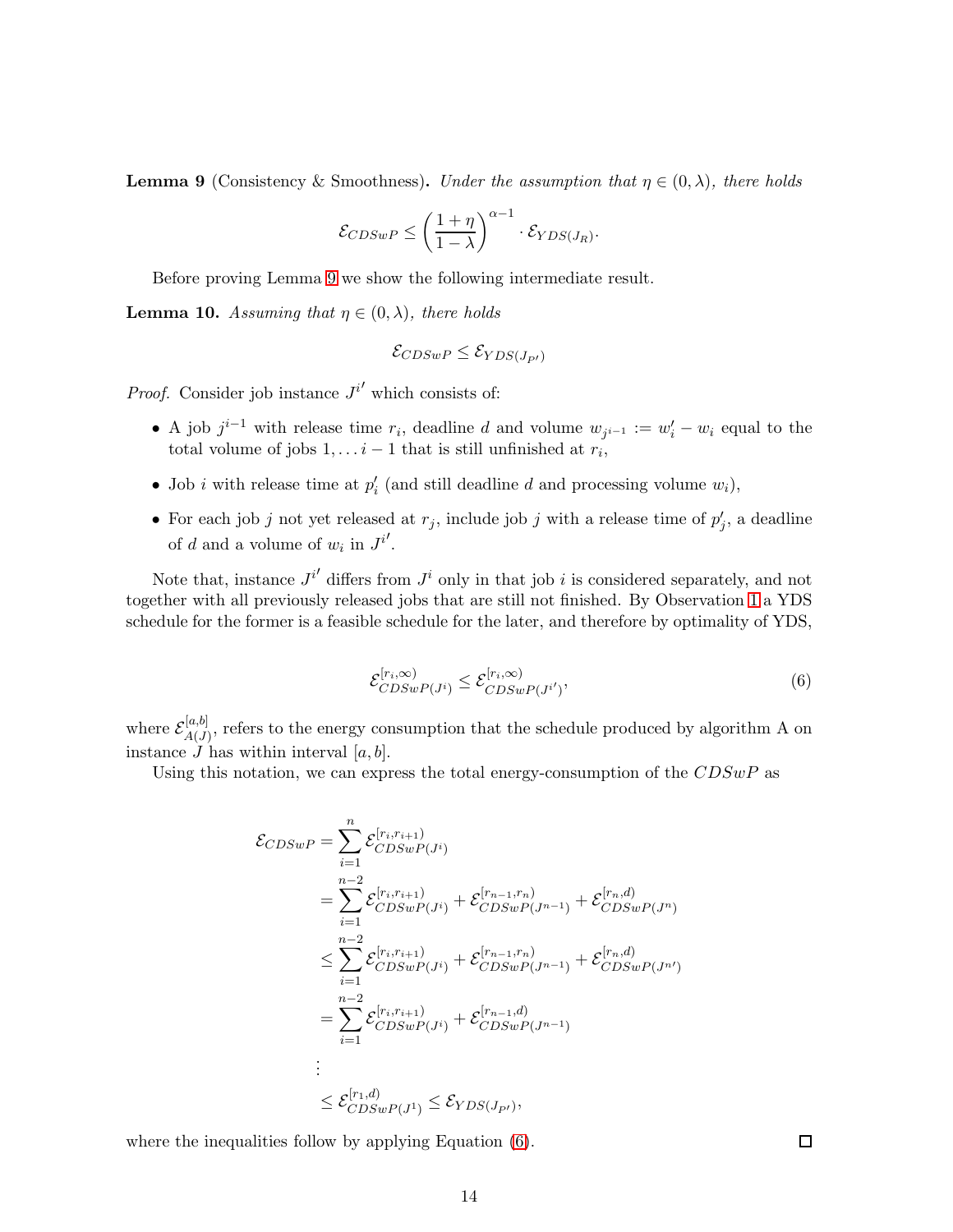*Proof of Lemma [9.](#page-12-0)* By combining Lemmas [10](#page-13-1) and [2](#page-6-3) we have,

$$
\mathcal{E}_{CDSwP} \leq \mathcal{E}_{YDS(J_{P'})} \leq \left(\frac{1+\eta}{1-\lambda}\right)^{\alpha-1} \cdot \mathcal{E}_{YDS(J_R)},
$$

and the lemma directly follows.

<span id="page-14-0"></span>We note that the above proof also works in exactly the same way when only a subset  $A$ of the job set is processed.

**Corollary 3.** Consider a set of jobs  $A \subseteq \mathcal{J}$  and assume that  $\eta_i \in (0, \lambda)$  holds for every job  $i \in A$ *. Then* 

$$
\mathcal{E}_{CDSwP(A)} \leq \mathcal{E}_{YDS(J_{P'}(A))}
$$

<span id="page-14-1"></span>We next analyze the case of inadequate predictions.

**Lemma 11.** *(Robustness)* With a parameter  $\eta \notin (0, \lambda)$ , we have

$$
\mathcal{E}_{CDSwP} \le 2^{\alpha} \left(\frac{1+\lambda}{1-\lambda}\right)^{\alpha-1} \cdot \mathcal{E}_{qOA}.
$$

*Proof.* As in the definition of CDSwP, let k be the smallest index, such that  $\eta_k > \lambda$ . Hence, the algorithm switches to the recovery mode at  $r_k$ . We partition the job set into two subsets  $A = \{1, \dots, k-1\}$  and  $B = \{k, \dots, n\}$ . By Lemma [8,](#page-11-1) and by the fact that by Corollary [3](#page-14-0) the energy consumption for set B is at most the energy consumption of  $qOA$  for the whole job instance, it suffices to upper bound the energy consumption required for set A by the total energy that  $qOA(k)$  uses.

We transform the schedule obtained by CDSwP for job set A through three intermediate steps to the schedule produced by  $YDS^{J}(R)$ . Since  $\mathcal{E}_{YDS^{J}(R)} \leq \mathcal{E}_{qOA^{J}(R)}$  this will imply the theorem.

**Step 1:** Let  $J^A$  be the job instance that contains all jobs in A, along with jobs  $j = k, k + 1$  $1, \ldots n$  with respective release time  $p'_j$ , deadline d and processing volume  $w_j$ .

Let  $\mathcal{E}^A_{CDSwP}$ , and  $\mathcal{E}^A_{YDS(J^A)}$  be the energy consumptions incured while scheduling the subset of jobs A for CDSWP(J) and  $YDS(J^A)$  respectively.

By Corollary [3,](#page-14-0)

$$
\mathcal{E}_{CDSwP}^A \leq \mathcal{E}_{YDS(J_{P'})}^A.
$$

Let  $J_P^A$  be the job instance, consisting of the predicted release times  $(p_i)$  of jobs in set A and the "shrunk" predicted release times  $(p'_i)$  for the remaining jobs. Note that  $J_P^A$  differs from  $J^A$  only in the release-times of jobs in set A. Since  $\eta_i \leq \lambda$  for any  $i \in A$ , there holds for any such *i* that  $d - p'_i = 1/(1 - \lambda)(d - p_i)$ . By Lemma [1,](#page-5-1) there therefore holds

$$
\mathcal{E}_{YDS(J_{P'})}^A \le \left(\frac{1}{1-\lambda}\right)^{\alpha-1} \cdot \mathcal{E}_{YDS(J_P^A)}^A.
$$

 $\Box$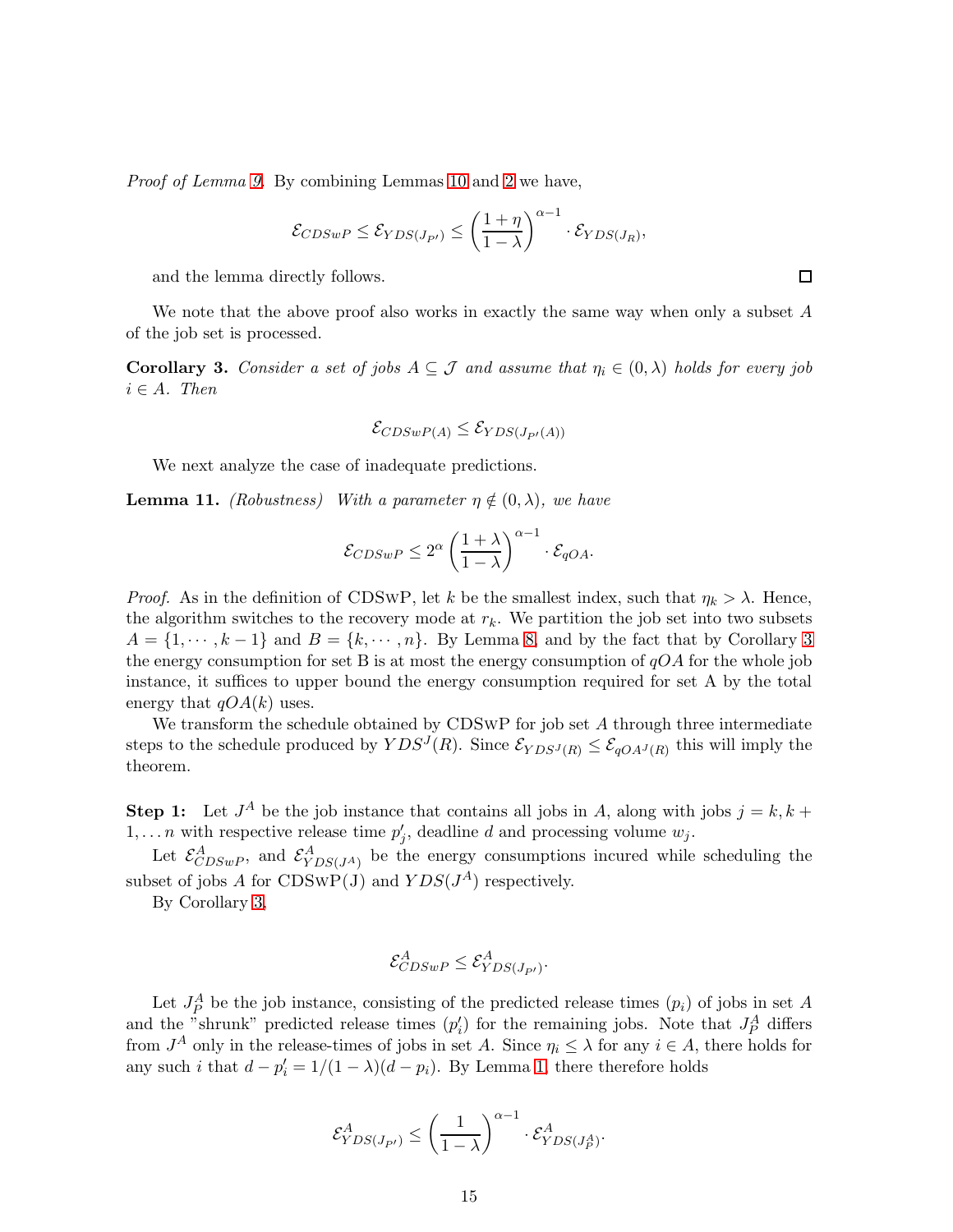Consider set  $P^* = \{p_1^*, \ldots p_{k-1}^*, p_k', \ldots, p_n'\}$  with  $p_i^* = p_i - \eta_i(q_i - p_i)$  for all  $j \in [k-1]$ . There holds

$$
\mathcal{E}_{YDS(J_P^A)} \le (1+\lambda)^{\alpha-1} \mathcal{E}_{YDS(J_{P^*})} \le (1+\lambda)^{\alpha-1} \mathcal{E}_{YDS(J^A)}.
$$
\n<sup>(7)</sup>

By having  $c = \frac{1}{1 + \frac{1}{1}}$  $\frac{1}{(1+\lambda)}$ , and  $J = J_{P^*}$   $(r_i = p_i^*)$  in Lemma [1,](#page-5-1) we obtain  $J' = J_P$ . Since we have  $\eta_j < \lambda$  for all  $j < k$ , the first inequality in [\(7\)](#page-15-0) holds. For every job  $i \in A$  there holds  $(r_i, d) \subseteq (p_i^*, d)$ . More specifically, a feasible schedule for  $J^A$  is feasible for  $J_{P^*}$  as well. The second inequality in [\(7\)](#page-15-0) then directly follows by the optimality of YDS.

Putting things together we therefore have

<span id="page-15-0"></span>
$$
\mathcal{E}_{CDSwP}^{A} \le \left(\frac{1+\lambda}{1-\lambda}\right)^{\alpha-1} \cdot \mathcal{E}_{YDS(J^A)}^{A},\tag{8}
$$

**Step 2:** In this step, we want to compare  $\mathcal{E}_{YDS(J^A)}^A$  with the energy of YDS algorithm for a new job instance in which we consider the real release times for some jobs in set B that their shrinking predictions are after their real release times.

A job instance  $J<sup>l</sup>$  is defined, consisting of the real release times of jobs in set A, the real release times of job j in set B for which  $r_j \leq p'_j$ , and the shrunk prediction  $(p'_j)$  for the rest. Since moving the release times of the future jobs to the left could increase the speed (and hence increases energy) in the first part,

$$
\mathcal{E}_{YDS(J^A)}^A \leq \mathcal{E}_{YDS(J^l)}^A.
$$

**Step 3:** In the last step, we want to compare  $\mathcal{E}_{YDS(J^l)}^A$  with the optimum offline algorithm  $(YDS)$  for the complete job instance J and their real release time  $J_R$ . We want to show

$$
\mathcal{E}_{YDS(J^l)}^A \leq \mathcal{E}_{YDS(J^l)}^J \leq \mathcal{E}_{YDS(J_R)}^J.
$$

The first inequality holds because  $A \subseteq J$ . Consider the difference between two job instances  $J_R$  and  $J^l$ . Since for each job i, its available time in  $J_R$  is a subset of its available time in  $J^l$ ,  $YDS(J_R)$  is a feasible algorithm for job instance  $J^l$ . Therefore, the second inequality holds.

So far we proved that

$$
\mathcal{E}_{CDSwP}^A \le \left(\frac{1+\lambda}{1-\lambda}\right)^{\alpha-1} \cdot \mathcal{E}_{YDS(J_R)}^J.
$$

Since we run  $qOA$  for the job set B,

$$
\mathcal{E}_{CDSwP}^B = \mathcal{E}_{qOA(J_R)}^B \leq \mathcal{E}_{qOA(J_R)}^J.
$$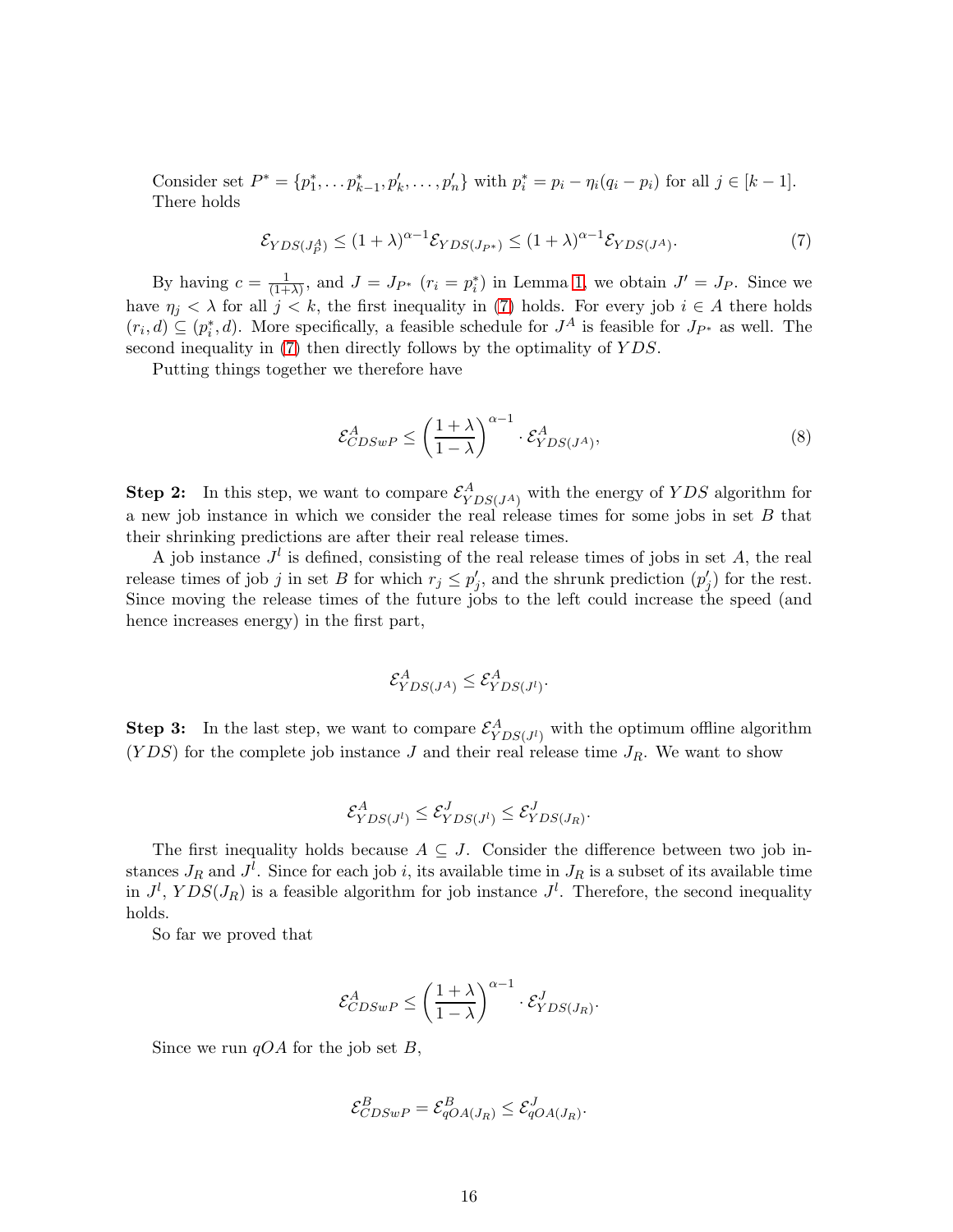And by Lemma [8,](#page-11-1)

$$
\mathcal{E}_{CDSwP} \leq 2^{\alpha-1} \cdot \left( \left( \frac{1+\lambda}{1-\lambda} \right)^{\alpha-1} \cdot \mathcal{E}_{YDS(J_R)}^J + \mathcal{E}_{qOA(J_R)}^J \right).
$$

Since  $\mathcal{E}_{YDS(J_R)}^J \leq \mathcal{E}_{qOA(J_R)}^J$ ,

$$
\mathcal{E}_{CDSwP} \le 2^{\alpha - 1} \cdot (\mathcal{E}_{qOA}) \left( \left( \frac{1 + \lambda}{1 - \lambda} \right)^{\alpha - 1} + 1 \right) \\
\le 2^{\alpha} \left( \frac{1 + \lambda}{1 - \lambda} \right)^{\alpha - 1} \cdot (\mathcal{E}_{qOA}).
$$

Lemmas [9](#page-12-0) and [11](#page-14-1) together imply Theorem [2.](#page-2-1)

# <span id="page-16-0"></span>5 Discussion on Confidence Parameters  $\lambda$  and  $\mu$

In order to give some intuition on how the confidence parameters  $\mu$  and  $\lambda$  affect the obtained performance guarantees of SwP, we perform some numerical experiments for different settings. Moreover, we compare our algorithm with the currently best-known online algorithm qOA and the optimum offline algorithm YDS using real-world data. All experiments were run on a typical laptop computer.

We only consider  $\alpha = 3$  for the experiments, as this is the typical value of  $\alpha$  for real-world processors, see for example [\[15,](#page-19-0)[31\]](#page-20-1). Furthermore for qOA, we only consider  $q = 2 - \frac{1}{\alpha} \approx 1.667$ since this is the value that minimizes the competitive ratio [\[11\]](#page-19-3).

The input data for our experiments is the same as in [1]. There, jobs are generated from http requests received on EPAs web-server. For practical reasons, we limit our input instances to the first 1000 jobs of their sample. In order to generate predictions for the input, we use a normal distribution with a mean of 0, and a standard deviation of 0.01, 0.05, or 0.1. For each job, two samples from this distribution are taken and each of them is scaled by the real interval length of the job. The result is then added to each job's actual release time and deadline to obtain predictions for them.

In order to illustrate the effect of parameters  $\lambda$  and  $\mu$ , we run SwP for different combinations of these values. In particular we consider  $\lambda = 0, 0.1, 0.2, 0.3$  and  $\mu = 0.1, 0.2, \cdots, 1$ . Our results with standard deviations 0.01, 0.05, 0.1 can be found in Figure [3,](#page-17-0) Figure [4,](#page-17-1) and Figure [5](#page-18-3) respectively.

To gain some intuition on the results, recall that  $\mu$  denotes the portion of each block for which AVR is run. In particular, for  $\mu = 1$  the SwP algorithm becomes identical to the AVR algorithm and disregards the predictions, whereas the smaller  $\mu$ 's value the more the predictions are trusted. This explains why the competitive ratio increases with  $\mu$ . Similarly, recall that  $\lambda$  defines how much the predicted interval will be shrunk and that the improved competitive ratio is only proven for  $\eta \leq \lambda$  but on the other hand the bigger  $\lambda$  gets the smaller that improvement in the competitive ratio will be. Although the best choices for  $\lambda$  and  $\mu$ depend on the quality and/or structure of the predictions, our experiments highlight that for appropriate such choices, one can significantly improve upon the energy-consumption of qOA. To summarize, in practice the most sensible settings of  $\lambda$  and  $\mu$  will depend on the quality

 $\Box$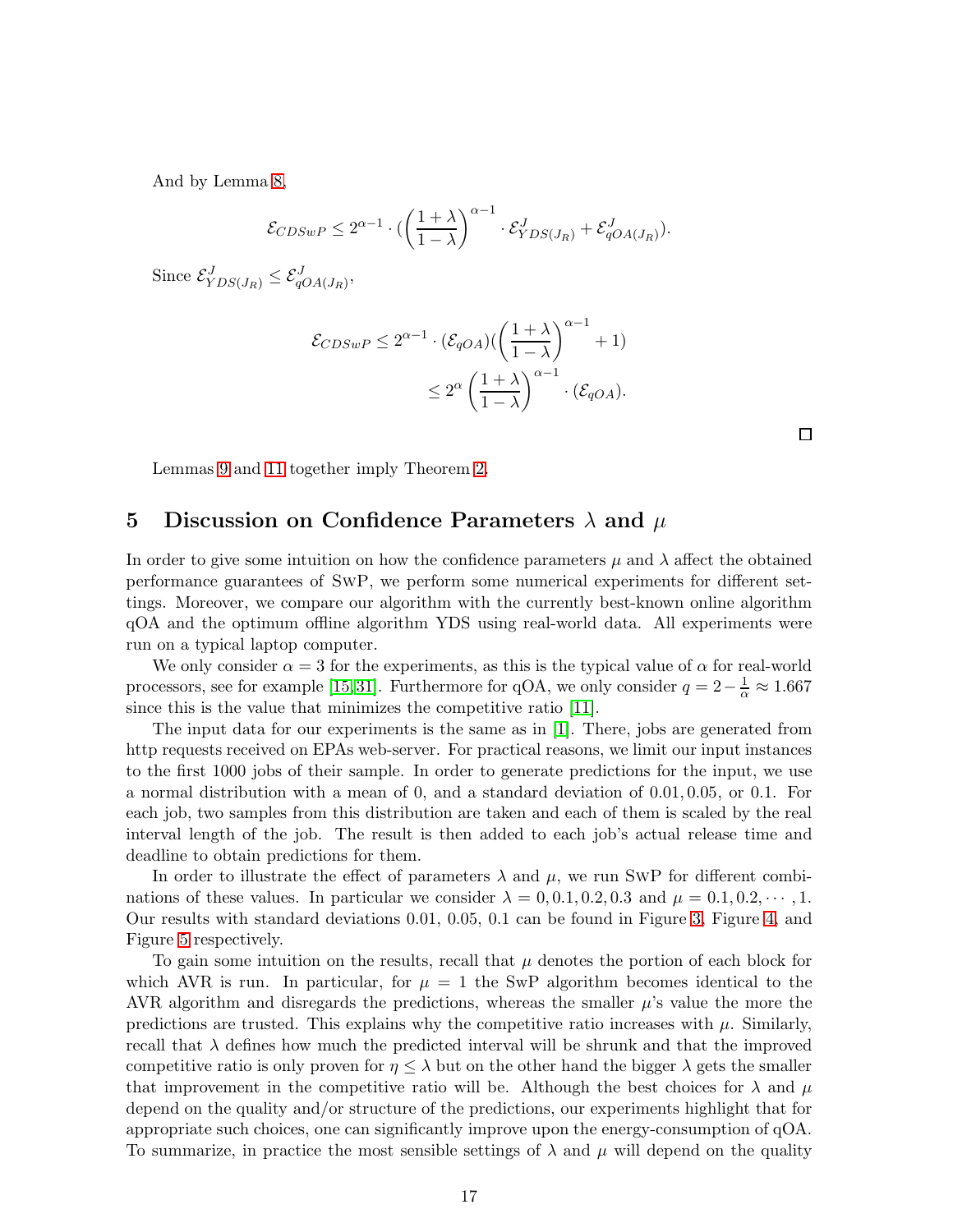

<span id="page-17-0"></span>Figure 3: Prediction set 1, stddev=0.01



<span id="page-17-1"></span>Figure 4: Prediction set 2, stddev=0.05.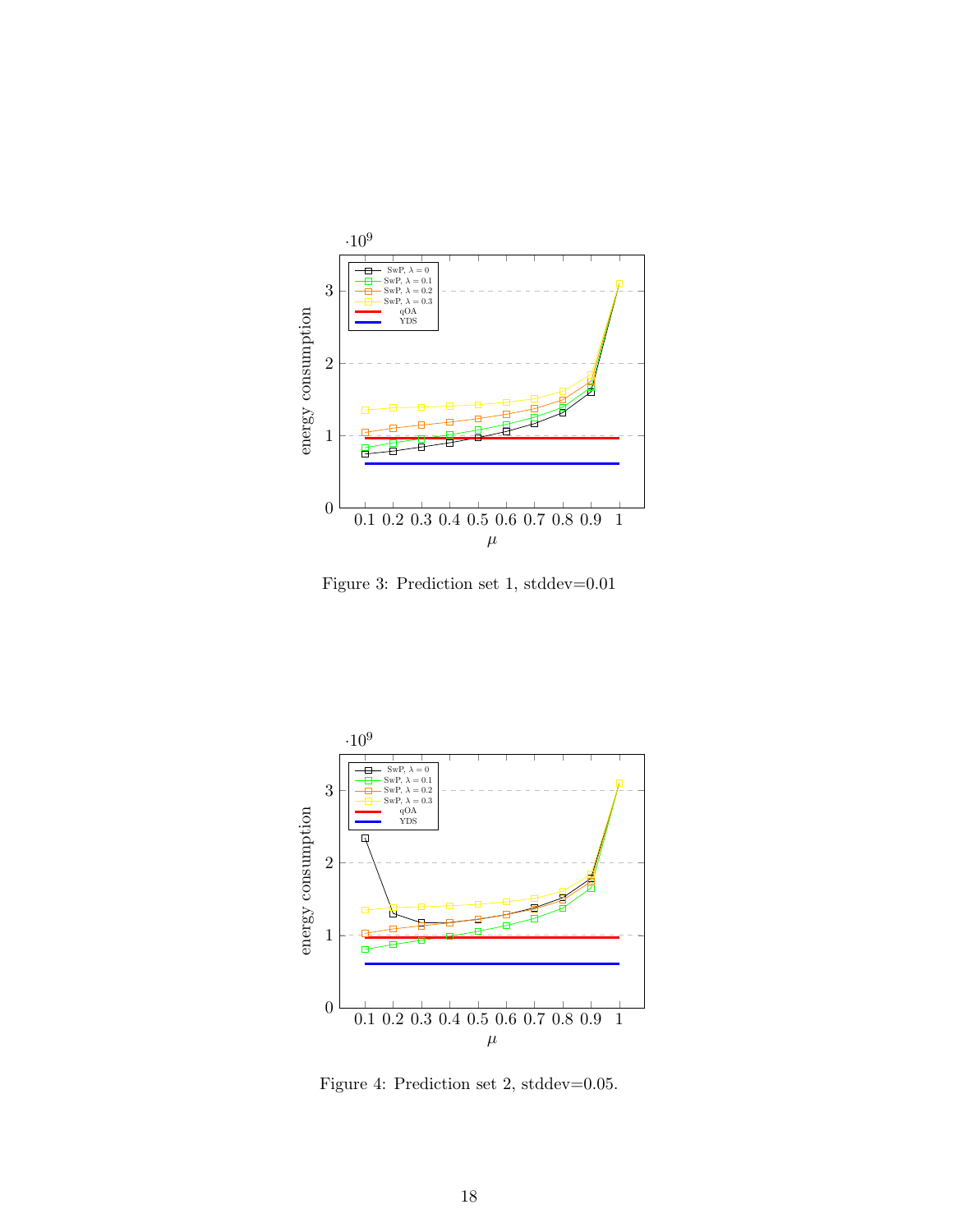

<span id="page-18-3"></span>Figure 5: Prediction set 3, stddev=0.1

as well as structure of the predictions and it may be worthwhile experimenting with different such settings.

# 6 Conclusion

In this paper, we have presented a consistent, smooth, and robust algorithm for the general classical, deadline-based, online speed-scaling problem using ML predictions for release times and deadlines.

We can remove the assumption of knowing the number of jobs  $n$ , by slightly adapting the error definition, so that the prediction is considered to be inadequate if the predicted number of jobs is wrong.

It remains an interesting open question on whether a similar robust, consistent and smooth algorithm exists for the more general setup in which the workloads of the jobs are not known in advance but predicted along with their release times and deadlines. Although we were able to extend SwP under the assumption that it satisfies a natural monotonicity property, it is unclear if that property holds in general.

# References

- [1] A. Abousamra, D. P. Bunde, and K. Pruhs. An experimental comparison of speed scaling algorithms with deadline feasibility constraints. *CoRR*, abs/1307.0531, 2013.
- <span id="page-18-2"></span><span id="page-18-0"></span>[2] S. Albers. Energy-efficient algorithms. *Commun. ACM*, 53(5):86–96, 2010.
- [3] S. Albers, A. Antoniadis, and G. Greiner. On multi-processor speed scaling with migration. *J. Comput. Syst. Sci.*, 81(7):1194–1209, 2015.
- <span id="page-18-1"></span>[4] S. Albers and H. Fujiwara. Energy-efficient algorithms for flow time minimization. *ACM Trans. Algorithms*, 3(4):49, 2007.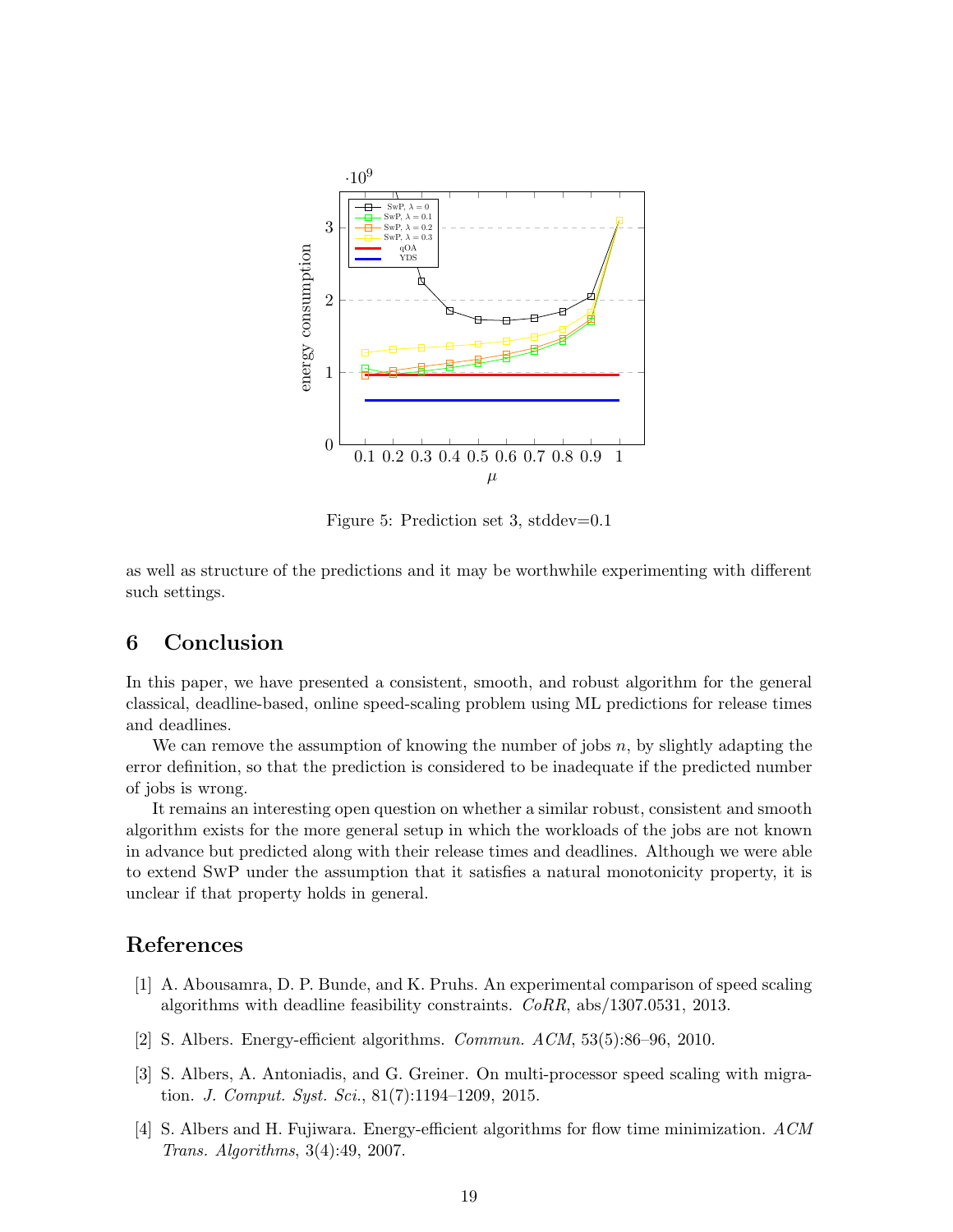- <span id="page-19-8"></span><span id="page-19-5"></span>[5] E. Angel, E. Bampis, F. Kacem, and D. Letsios. Speed scaling on parallel processors with migration. *J. Comb. Optim.*, 37(4):1266–1282, 2019.
- [6] A. Antoniadis, C. Coester, M. Elias, A. Polak, and B. Simon. Online metric algorithms with untrusted predictions. In *International Conference on Machine Learning*, pages 345–355. PMLR, 2020.
- <span id="page-19-10"></span><span id="page-19-4"></span>[7] A. Antoniadis, T. Gouleakis, P. Kleer, and P. Kolev. Secretary and online matching problems with machine learned advice. In *NeurIPS*, 2020.
- <span id="page-19-12"></span>[8] E. Bamas, A. Maggiori, L. Rohwedder, and O. Svensson. Learning augmented energy minimization via speed scaling. In *NeurIPS*, 2020.
- <span id="page-19-1"></span> $[9]$  E. Bamas, A. Maggiori, and O. Svensson. The primal-dual method for learning augmented algorithms. In *NeurIPS*, 2020.
- [10] N. Bansal, D. P. Bunde, H. Chan, and K. Pruhs. Average rate speed scaling. *Algorithmica*, 60(4):877–889, 2011.
- <span id="page-19-3"></span>[11] N. Bansal, H. Chan, D. Katz, and K. Pruhs. Improved bounds for speed scaling in devices obeying the cube-root rule. *Theory Comput.*, 8(1):209–229, 2012.
- <span id="page-19-6"></span><span id="page-19-2"></span>[12] N. Bansal, T. Kimbrel, and K. Pruhs. Speed scaling to manage energy and temperature. *J. ACM*, 54(1), Mar. 2007.
- <span id="page-19-14"></span>[13] N. Bansal, K. Pruhs, and C. Stein. Speed scaling for weighted flow time. *SIAM J. Comput.*, 39(4):1294–1308, 2009.
- [14] A. Blum and C. Burch. On-line learning and the metrical task system problem. *Machine Learning*, 39(1):35–58, 2000.
- <span id="page-19-0"></span>[15] D. L. Critchlow, R. H. Dennard, and S. Schuster. Design and characteristics of n-channel insulated-gate field-effect transistors. *IBM J. Res. Dev.*, 44(1):70–83, 2000.
- <span id="page-19-13"></span><span id="page-19-11"></span>[16] P. D¨utting, S. Lattanzi, R. P. Leme, and S. Vassilvitskii. Secretaries with advice. In *EC*, pages 409–429. ACM, 2021.
- <span id="page-19-9"></span>[17] A. Fiat, Y. Rabani, and Y. Ravid. Competitive k-server algorithms. *Journal of Computer and System Sciences*, 48(3):410–428, 1994.
- [18] S. Gollapudi and D. Panigrahi. Online algorithms for rent-or-buy with expert advice. In K. Chaudhuri and R. Salakhutdinov, editors, *Proceedings of the 36th International Conference on Machine Learning*, volume 97 of *Proceedings of Machine Learning Research*, pages 2319–2327. PMLR, 09–15 Jun 2019.
- <span id="page-19-15"></span>[19] M. Herbster and M. K. Warmuth. Tracking the best expert. *Machine learning*, 32(2):151– 178, 1998.
- <span id="page-19-7"></span>[20] S. Irani and K. Pruhs. Algorithmic problems in power management. *SIGACT News*, 36(2):63–76, 2005.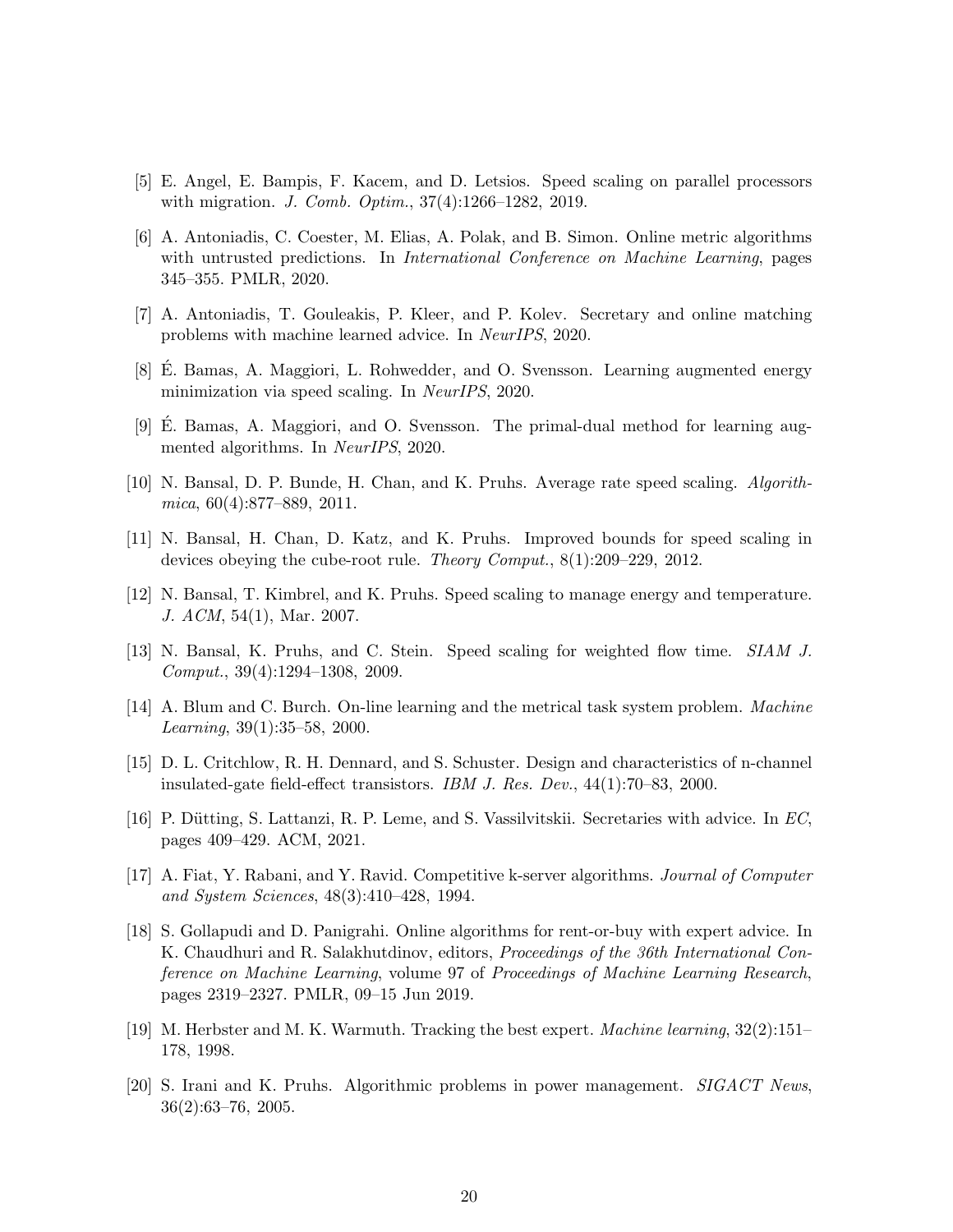- <span id="page-20-0"></span>[21] N. Jones. How to stop data centers from gobbling up the world's electricity. <https://www.nature.com/articles/d41586-018-06610-y>, 2018. [Online; accessed 02- August-2021].
- <span id="page-20-11"></span><span id="page-20-3"></span>[22] N. Littlestone and M. Warmuth. The weighted majority algorithm. *Information and Computation*, 108(2):212–261, 1994.
- <span id="page-20-8"></span>[23] T. Lykouris and S. Vassilvtiskii. Competitive caching with machine learned advice. In *International Conference on Machine Learning*, pages 3296–3305. PMLR, 2018.
- [24] M. Mitzenmacher. Scheduling with predictions and the price of misprediction. In *ITCS*, volume 151 of *LIPIcs*, pages 14:1–14:18. Schloss Dagstuhl - Leibniz-Zentrum für Informatik, 2020.
- <span id="page-20-10"></span><span id="page-20-9"></span>[25] M. Mitzenmacher and S. Vassilvitskii. Algorithms with predictions. In *Beyond the Worst-Case Analysis of Algorithms*, pages 646–662. Cambridge University Press, 2020.
- <span id="page-20-4"></span>[26] B. Moseley, S. Vassilvitskii, S. Lattanzi, and T. Lavastida. Online scheduling via learned weights. In *SODA 2020*, 2020.
- [27] M. Purohit, Z. Svitkina, and R. Kumar. Improving online algorithms via ml predictions. In S. Bengio, H. Wallach, H. Larochelle, K. Grauman, N. Cesa-Bianchi, and R. Garnett, editors, *Advances in Neural Information Processing Systems*, volume 31. Curran Associates, Inc., 2018.
- <span id="page-20-5"></span>[28] D. Rohatgi. Near-optimal bounds for online caching with machine learned advice. In *Proceedings of the Fourteenth Annual ACM-SIAM Symposium on Discrete Algorithms*, pages 1834–1845. SIAM, 2020.
- <span id="page-20-7"></span>[29] S. Wang and J. Li. Online algorithms for multi-shop ski rental with machine learned predictions. In *AAMAS*, pages 2035–2037. International Foundation for Autonomous Agents and Multiagent Systems, 2020.
- <span id="page-20-6"></span>[30] A. Wei. Better and simpler learning-augmented online caching. In *APPROX/RANDOM*, volume 176 of *LIPIcs*, pages 60:1–60:17. Schloss Dagstuhl - Leibniz-Zentrum für Informatik, 2020.
- <span id="page-20-2"></span><span id="page-20-1"></span>[31] A. Wierman, L. L. H. Andrew, and A. Tang. Power-aware speed scaling in processor sharing systems: Optimality and robustness. *Perform. Evaluation*, 69(12):601–622, 2012.
- [32] F. F. Yao, A. J. Demers, and S. Shenker. A scheduling model for reduced CPU energy. In *FOCS*, pages 374–382. IEEE Computer Society, 1995.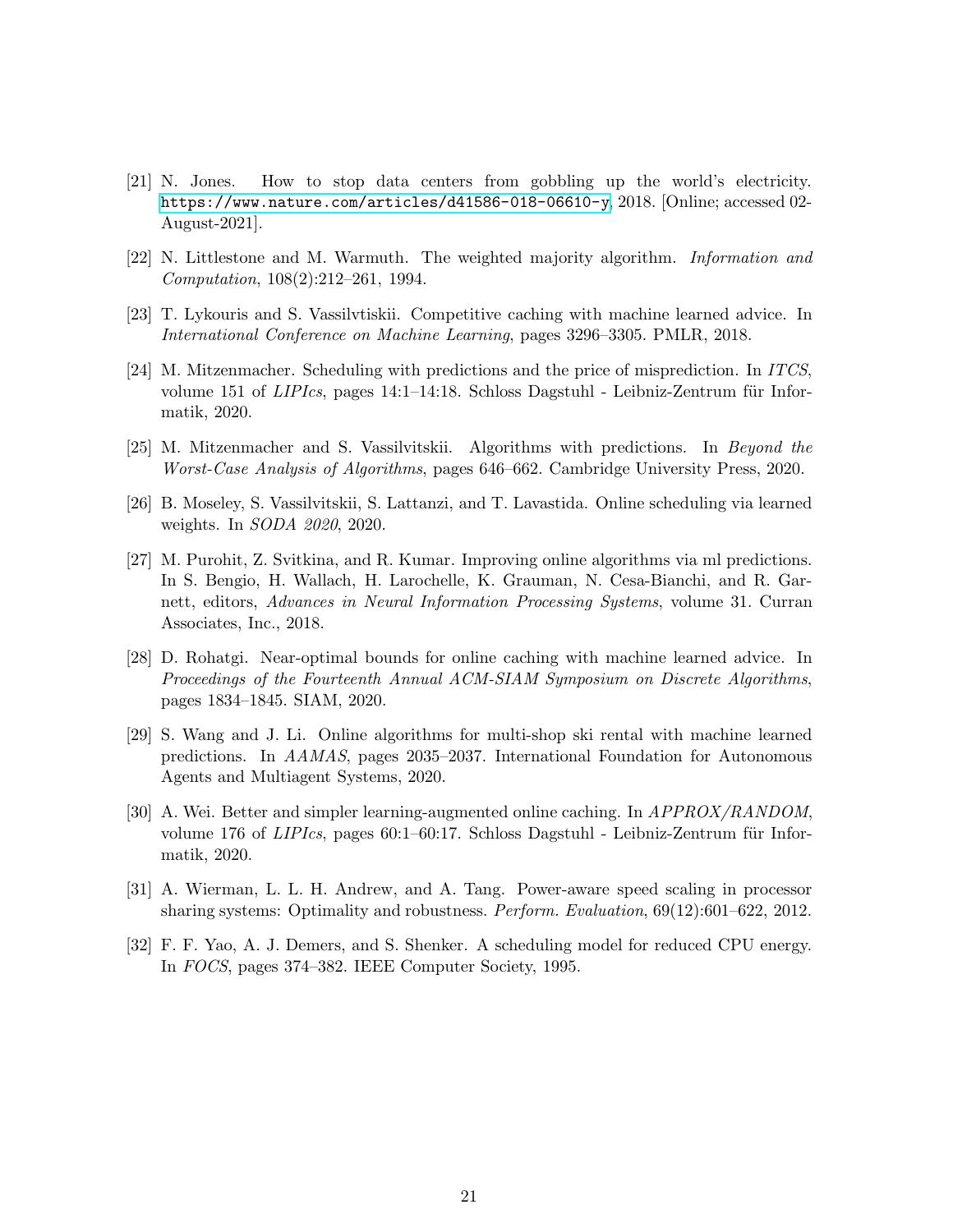### A Energy of the Shrunk Instances

Lemma 1. *Consider a common deadline instance*  $J$ *, and another common deadline instance*  $\hat{\mathcal{J}}$  constructed from  $\mathcal J$  such that every job  $\hat{j}_i \in \hat{\mathcal{J}}$  has workload  $\hat{w}_i = w_i$ ,  $\hat{d} = d$ , and  $\hat{r}_i =$  $r_i + (1 - c_i) \cdot (d - r_i)$  for some shrinking parameter  $0 \le c_i < 1$ . Set  $c = \max_i c_i$ . Then,

$$
\mathcal{E}_{YDS}(\hat{\mathcal{J}}) \le (1/c)^{\alpha - 1} \mathcal{E}_{YDS}(\mathcal{J}).
$$

*Proof.* In order to prove the theorem, we start with schedule  $C_{YDS}(\mathcal{J})$ , in which each job  $j_i$ runs at a speed  $s_i$ . It suffices to show that there exists a feasible to schedule  $C'(\hat{\mathcal{J}})$  for the jobs of  $\hat{J}$  in which each job  $\hat{j}_i$  runs at speed of  $\hat{s}_i = \frac{1}{c}$  $\frac{1}{c} \cdot s_i$ . The theorem then directly follows by the definitions of the energy and the power function.

It is without loss of generality to assume that both  $C_{YDS}(\mathcal{J})$  and  $C'(\hat{\mathcal{J}})$  are earliest release time first schedules. Let  $a_i$  be the timepoint at which  $j_i$  starts being processed in  $C_{YDS}(\mathcal{J})$ , and let  $\hat{a}_i = d - c(d - a_i) = d(1 - c) + ca_i$ . Note that by construction, feasibility of  $C_{YDS}(\mathcal{J})$ and because  $c < 1$ , we have that  $a_i \ge r_i$  and therefore  $\hat{a}_i = d(1-c) + ca_i \ge d(1-c) + cr_i = \hat{r}_i$ . Consider earliest release time first schedule  $C(\hat{J})$  in which every job  $j_i$  is processed at a speed of  $\hat{s}_i$ .

In the remainder of this proof we show by induction, that in  $C'(\hat{J})$  every job  $\hat{j}_i$  starts at  $\hat{a}_i$ . For the base case, it can be easily shown than in the optimal EDF schedule  $j_1$  starts at  $r_1$  and therefore  $a_1 = r_1$ . It follows that  $\hat{a}_1 = \hat{r}_1$  and the job can feasibly start executing at  $\hat{a}_1$ . Assume that in  $C'(\hat{\mathcal{J}})$  the first (according to release time) i many jobs start at their respective  $\hat{a}_i$ 's. Then, in order to show that  $\hat{j}_{i+1}$  starts at  $\hat{a}_{i+1}$  it suffices to show that  $j_i$  finishes its execution before  $\hat{a}_{i+1}$ . Clearly  $j_i$  finishes its execution no later than  $a_{i+1}$ . Therefore,  $a_i + w_i / s_i \leq a_{i+1}$ . In turn,

$$
\hat{a}_i + w_i/s_i' = d_i(1-c) + ca_i + c(w_i/s_i) \le
$$
  

$$
d_i(1-c) + ca_{i+1} = \hat{a}_{i+1}.
$$

and  $\hat{j}_{i+1}$  can start at  $\hat{a}_{i+1}$ . A similar argument shows that  $\hat{j}_n$  finishes before  $\hat{d}$  and feasibility and therefore the proof of the theorem follows. П

**Lemma 2.** *Consider a (general) instance*  $\mathcal{J}$ *, and another instance*  $\hat{\mathcal{J}}$  *in which every job*  $j_i \in \mathcal{J}$  corresponds to a job  $\hat{j}_i \in \hat{\mathcal{J}}$  with workload  $\hat{w}_i = w_i$ ,  $\hat{r}_i = r_i + \frac{1-c_i}{2}$  $\frac{-c}{2} \cdot (d_i - r_i)$  and  $\hat{d}_i = d_i - \frac{1-c}{2}$  $\frac{-c}{2} \cdot (d_i - r_i)$  *for some shrinking parameter*  $0 \leq c < 1$ *. Then,* 

$$
\mathcal{E}_{YDS}(\hat{\mathcal{J}}) \le (1/c)^{\alpha - 1} \mathcal{E}_{YDS}(\mathcal{J}).
$$

*Proof.* We may assume that  $C_{YDS}(\mathcal{J})$  is an earliest deadline first schedule in which every job  $j_i$  runs at a speed of  $s_i$ . It suffices to show that there exists a feasible schedule  $C'(\hat{\mathcal{J}})$  for the jobs of  $\hat{J}$  in which each job  $\hat{j}_i$  runs at a speed of  $\hat{s}_i = \frac{1}{c}$  $\frac{1}{c} \cdot s_i$ . Let the jobs be ordered by their deadlines.

Consider an earliest deadline first schedule  $C'(\hat{J})$  in which every job  $\hat{j}_i$  runs at a speed of  $\hat{s}_i$ . For a job k and a job  $i \leq k$ , let  $t_i(k)$  be the amount of time during which i is processed within  $(r_k, d_k)$ . Similarly we can define  $\hat{t}_i(k)$ . It suffices to show that for every job  $j_k$  and every  $i < k$  there holds

$$
\hat{t}_i(k) \leq c \cdot t_i(k).
$$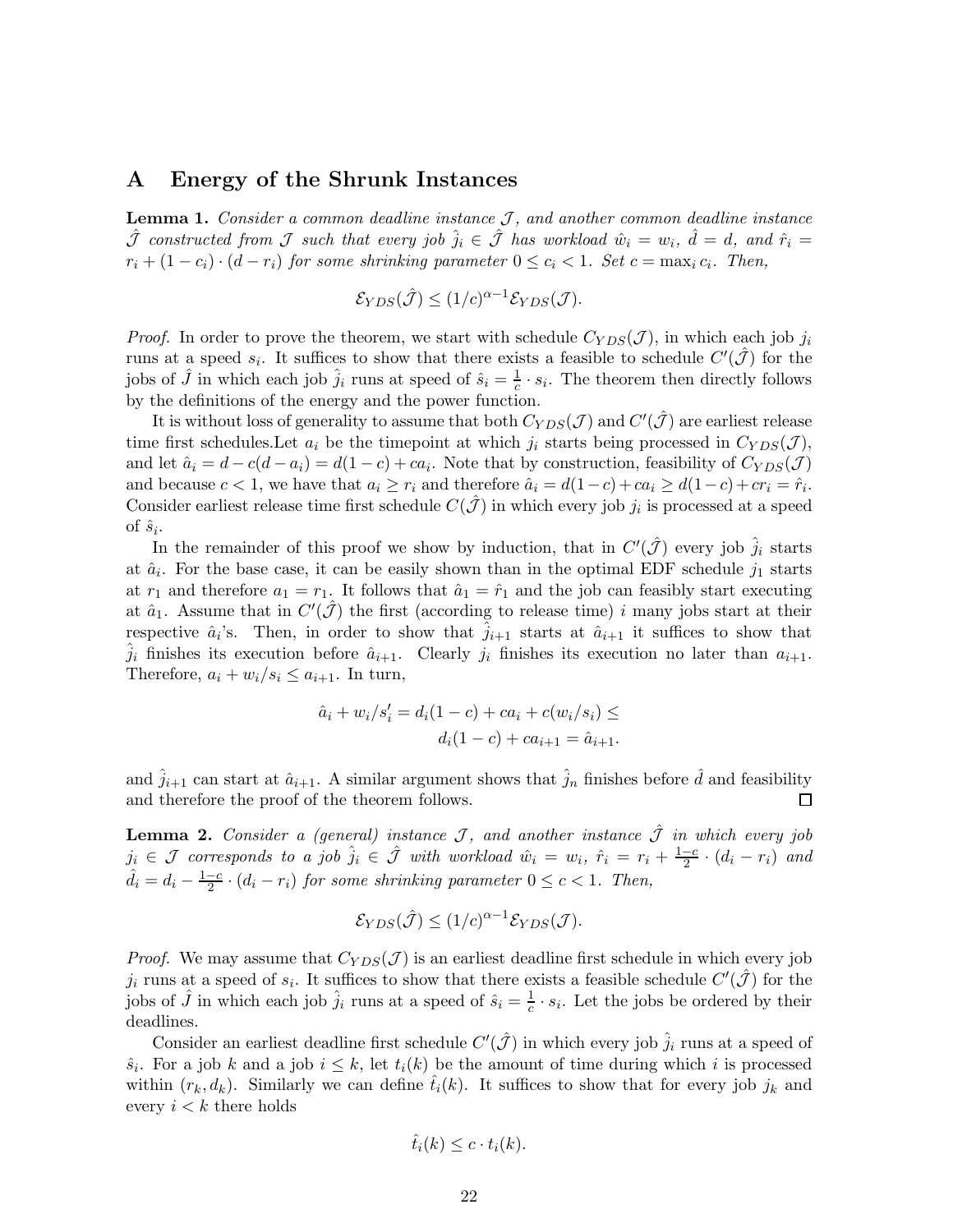Assume for the sake of contradiction that this does not hold, and let  $j_k$  and  $j_i$  be the first pair of jobs for which it is not true. For this to be the case we must have  $r_i \le r_k \le d_i \le d_k$ and  $\hat{r}_i \leq \hat{r}_k \leq d_i \leq d_k$ . The reason is that if the intervals are disjoint or the interval of one job contains the other in any schedule then the inequality directly holds. So let  $z = r_k - r_i$ and  $\hat{z} = \hat{r}_k - \hat{r}_i$ . By construction it must be that  $\hat{z} \geq cz$ . Therefore and by the assumption that k and i are the first such pair, more of job  $\hat{j}_i$  runs in  $\hat{z}$  than of job  $j_i$  in z. This leads to a contradiction since there is less of job  $\hat{j}_i$  left to run after  $\hat{r}_k$  $\Box$ 

#### <span id="page-22-0"></span> $\, {\bf B} \, \quad {\bf Calculating \, \, the} \, \, y_i^t$  $_i^{t}$ 's

<span id="page-22-1"></span>First we show the following lemma.

**Lemma 12.** For any given  $0 \leq X \leq \ell(j) \max_{t \in [r_j, d_j)} (V_t(j) + \delta_j) / \mu$  there exist values  $y_j^t$ , with  $0 \le y_j^t \le \delta_j$  so that equations [\(4\)](#page-8-1), [\(5\)](#page-8-2) and [\(3\)](#page-8-0) are satisfied for all  $t \in [r_j, d_j)$ , with X in *place of*  $X_j$ *. Furthermore for any*  $t, t'$  *with*  $y_j^t \leq y_j^{t'}$  $y_j^{t'}$  there holds  $V_{t'}(j) \leq V_t(j)$ , and  $\sum y_j^{t}$  is a *continuous and non-decreasing function in* X*.*

*Proof.* If  $X/\ell(j) < \min_{t \in [r_j, d_j)} V_t(j)/\mu$ , then it is easy to verify that  $y_j^t = \delta_j$  for all  $t \in [r_j, d_j)$ satisfies all equations. So we assume for the remainder of this proof that  $\min_{t\in[r_j, d_j]} V_t(j)/\mu \leq$  $X/\ell(j) \leq \max_{t \in [r_j,d_j)} (V_t(j) + \delta_j)/\mu.$ 

For any  $t \in [r_j, d_j)$ , let

<span id="page-22-2"></span>
$$
y_j^t := \begin{cases} 0, & \text{if } V_t(j)/\mu \ge X/\ell(j), \\ \delta_j, & \text{if } (V_t(j) + \delta_j)/\mu \le X/\ell(j), \\ \mu X/\ell(j) - V_t(j), & \text{otherwise.} \end{cases} \tag{9}
$$

It is easy to verify that for the above definition of  $y_j^t$ , equations [\(4\)](#page-8-1), [\(5\)](#page-8-2) and [\(3\)](#page-8-0) are satisfied with X in place of  $X_j$ , and that for any  $t, t'$  with  $y_j^t \leq y_j^{t'}$  $j'$  there holds  $V_{t'}(j) \leq V_t(j)$ . Finally,  $\sum y_j^t$  is a continuous function as a sum of a finite number of continuous functions, and nondecreasing in X (as each  $y_j^t$  is by definition a non-increasing function of X).  $\Box$ 

<span id="page-22-3"></span>**Lemma 13.** For any set of values  $V_t(j)$ , there exist values  $y_j^t$ , with  $0 \le y_j^t \le \delta_j$  so that *equations* [\(4\)](#page-8-1), [\(5\)](#page-8-2) and [\(3\)](#page-8-0) are satisfied for all  $t \in [r_j, d_j)$ .

*Proof.* Note that it suffices to show that there exists  $X_j = w_j - \sum_t y_j^t$  where the  $y_j^t$  are as defined in the proof of Lemma [12,](#page-22-1) since then by Lemma [12](#page-22-1) the equations  $(4)$ , $(5)$ , and  $(3)$ would hold for  $X_j = w_j - \sum_t y_j^t$ .

First, let  $X = w_j$  and compute the values of  $y_j^t$  via [\(9\)](#page-22-2). If  $\sum_t y_j^t = 0$  , then we have found the desired X and are done. Assume therefore, that  $0 < \sum_t y_j^t \leq w_j$ . By Lemma [12,](#page-22-1)  $\sum_t y_j^t$  is a non-decreasing and continuous function of X within  $[0, w_j]$  that obtains value 0 for  $X = 0$ , and a value  $\leq w_j$  for  $X = w_j$ . Equivalently the function  $w_j - \sum_t y_j^t$  is non-increasing and continuous in X within  $[0, w_j]$  and obtains value  $w_j$  for  $X = 0$  and a value  $\geq 0$  for  $X = w_j$ . Therefore, by the intermediate value theorem there must exist an  $X_j \in [0, w_j]$ , such that  $w_j - \sum_t y_j^t$  obtains a value of  $X_j$ , which concludes the proof of the lemma.  $\Box$